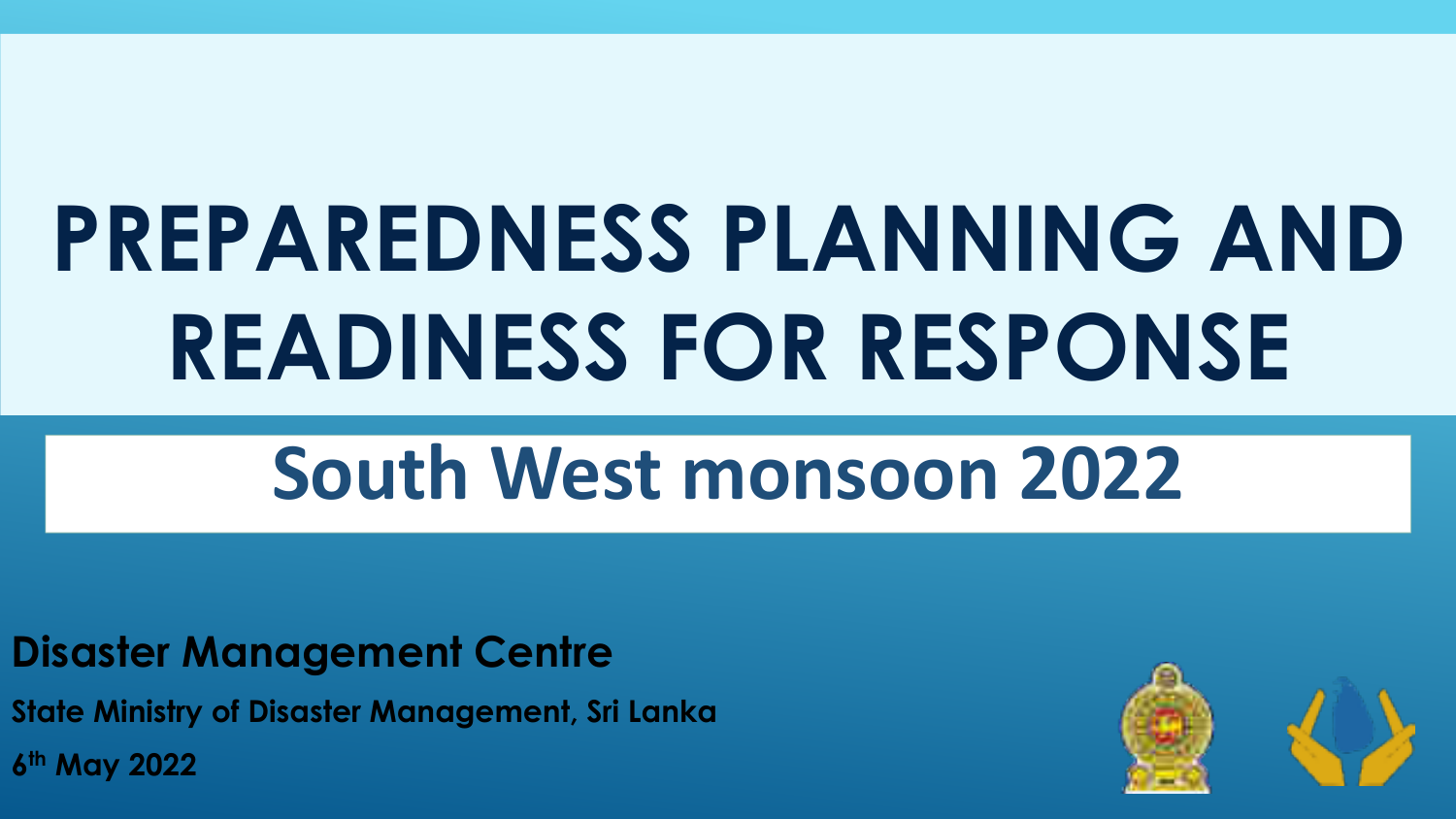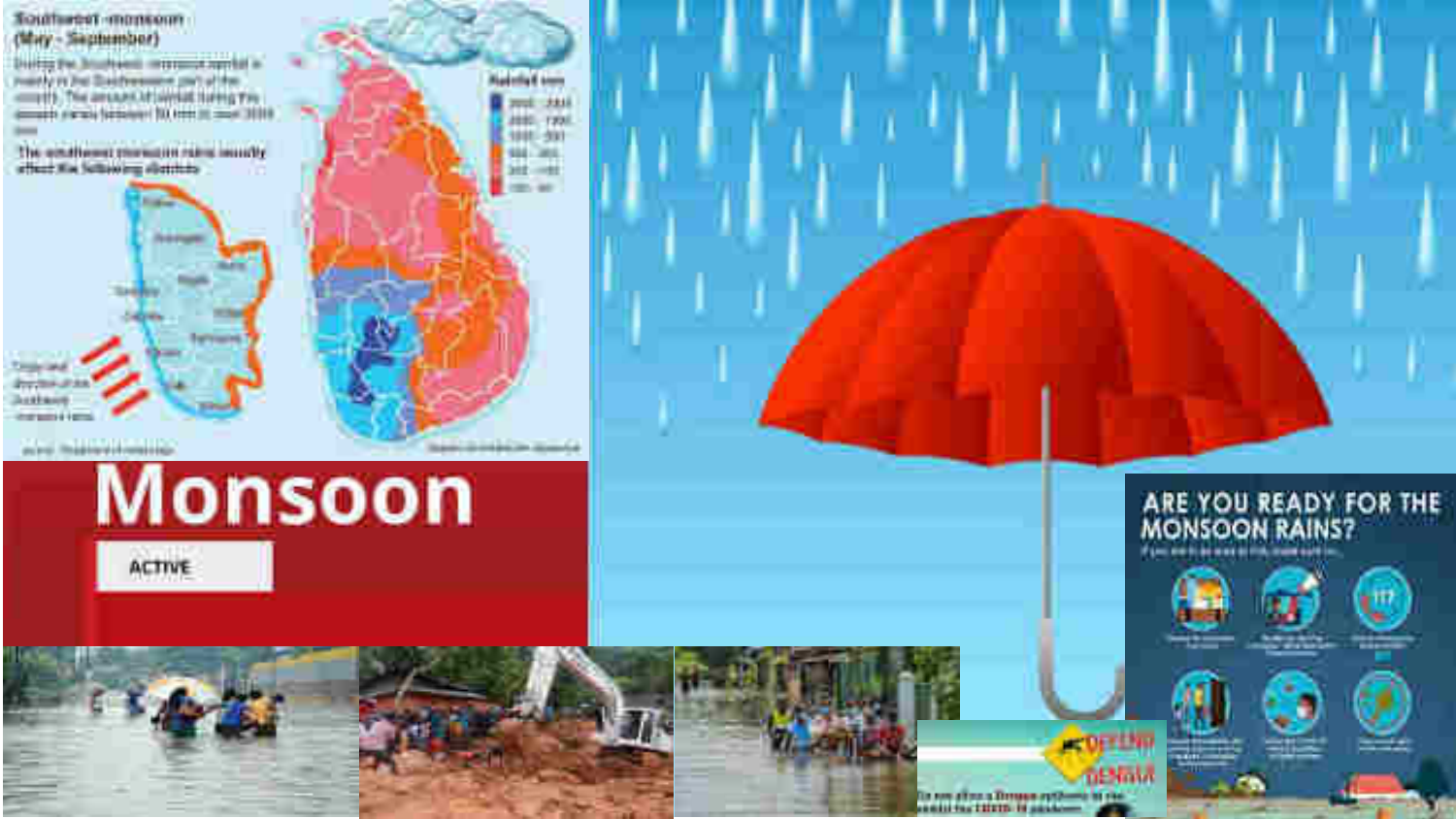# **Presentation outline**

 $\triangleright$  Review of South West monsoon – Historical analysis

≻Seasonal forecast for South West monsoon (SWM) 2021

 $\triangleright$  Outlook and forecast for South West monsoon 2022

▶ Potential impact of South West monsoon 2022

>Potential threats and challenges

≻Preparation for South West monsoon (SWM) 2022

 $\triangleright$  Stakeholder support required for 2022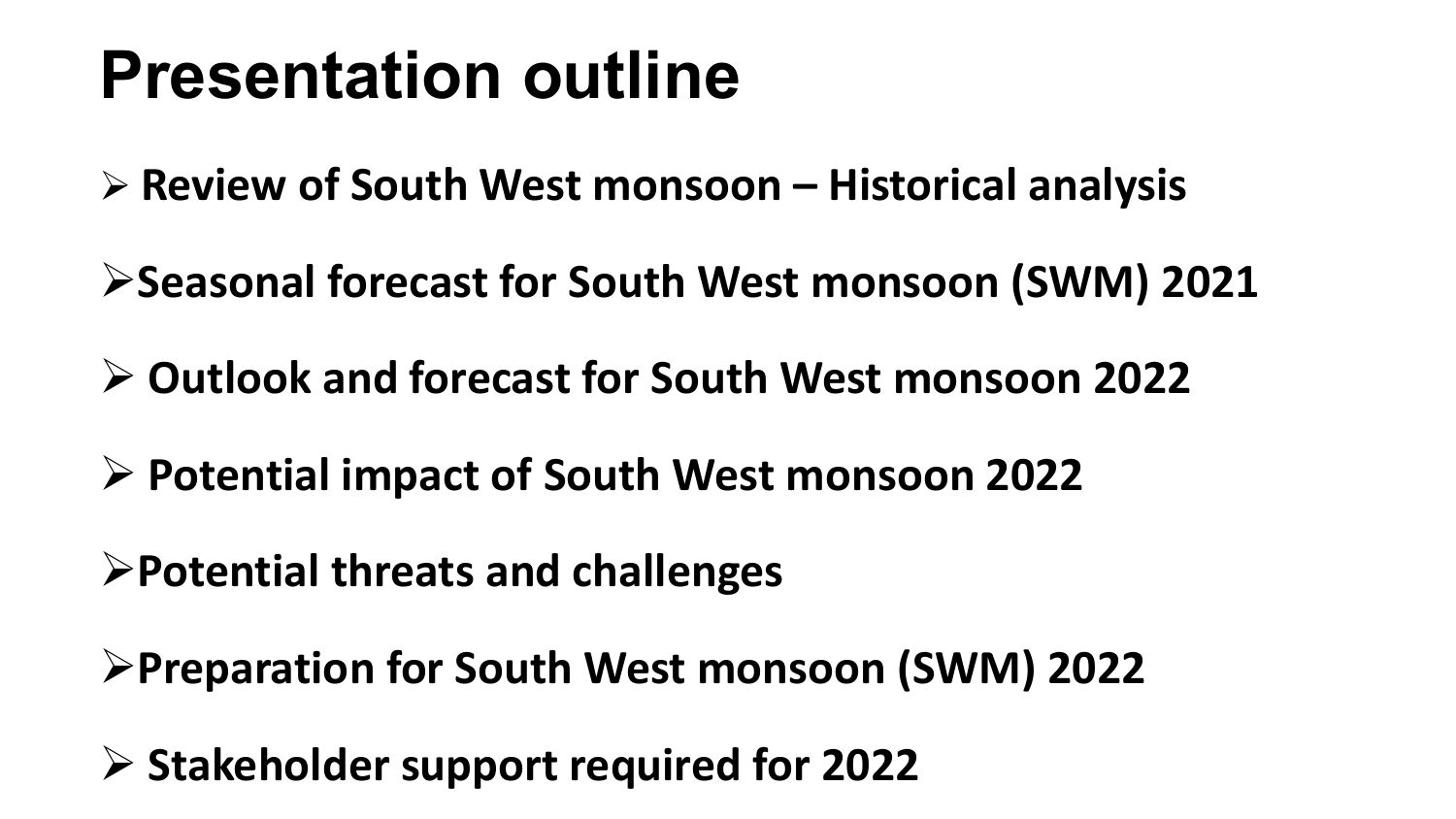# Review of South West monsoon -**Historical analysis**



**Contract Contract Contract**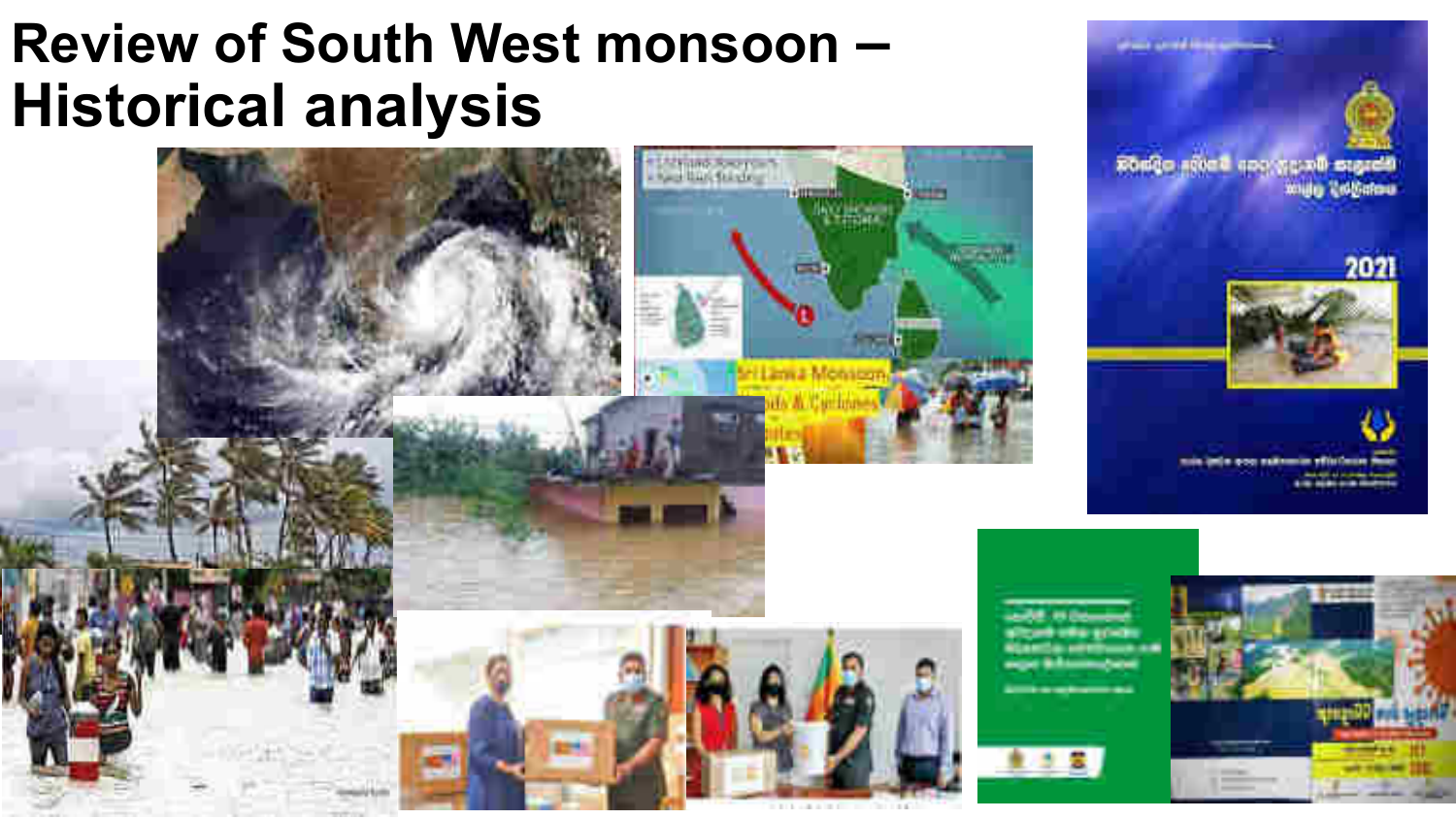### **Historical impact analysis of South West monsoon** 2015-2021

| Year         |                        | 2015           |       |                        | 2016        |        |                 | 2017        |            | 2018                   |                |           |                        | 2019           |        | 2020                     |                |                |                        | 2021                  |                    |                                     | <b>Deaths</b> |
|--------------|------------------------|----------------|-------|------------------------|-------------|--------|-----------------|-------------|------------|------------------------|----------------|-----------|------------------------|----------------|--------|--------------------------|----------------|----------------|------------------------|-----------------------|--------------------|-------------------------------------|---------------|
| Event        | No of<br><b>Events</b> |                |       | No of<br><b>Events</b> |             |        | No of<br>Events |             |            | No of<br><b>Events</b> |                |           | No of<br><b>Events</b> |                | Æ      | No of<br><b>Events</b>   |                |                | No of<br><b>Events</b> |                       |                    |                                     |               |
|              | 5                      | $\overline{0}$ | 28    | 17                     | 67          | 28245  | 13              | 96          | 129757     | 13                     |                | 1903      | 5                      | $\overline{0}$ | 367    | $\overline{\phantom{a}}$ |                | $\overline{2}$ | $\overline{7}$         | 5                     | 256                | <b>Affected</b><br>People           |               |
|              | 25                     | $\mathbf 0$    | 678   | 17                     | $\mathbf 0$ | 701    | 54              | $\mathbf 1$ | 1016       | 200                    | $\overline{4}$ | 7417      | 261                    | 18             | 13652  | 280                      | $\overline{0}$ | 16150          | 212                    | $\mathbf{1}$          | 9072               | <b>Cutting Failure</b><br>Landslide |               |
| تجتجت        | 20                     | $\overline{2}$ | 3769  | 125                    | 24          | 380329 | 80              | 117         | 593970     | 167                    | 17             | 193377    | $\overline{7}$         | $\overline{2}$ | 1957   | 34                       | $\overline{2}$ | 14833          |                        |                       |                    |                                     |               |
| <b>TOTAL</b> | 50                     | $\overline{2}$ | 4,475 | 159                    | 91          | 409275 | 147             |             | 214 724743 | 380                    |                | 22 202697 | 273                    | 20             | 15,976 | 315                      | 3              | 30,985         | 142<br>361             | 13<br>19 <sup>°</sup> | 351,785<br>361,113 | <b>Strong Wind</b>                  |               |





**Flood** 

**Heavy Rain**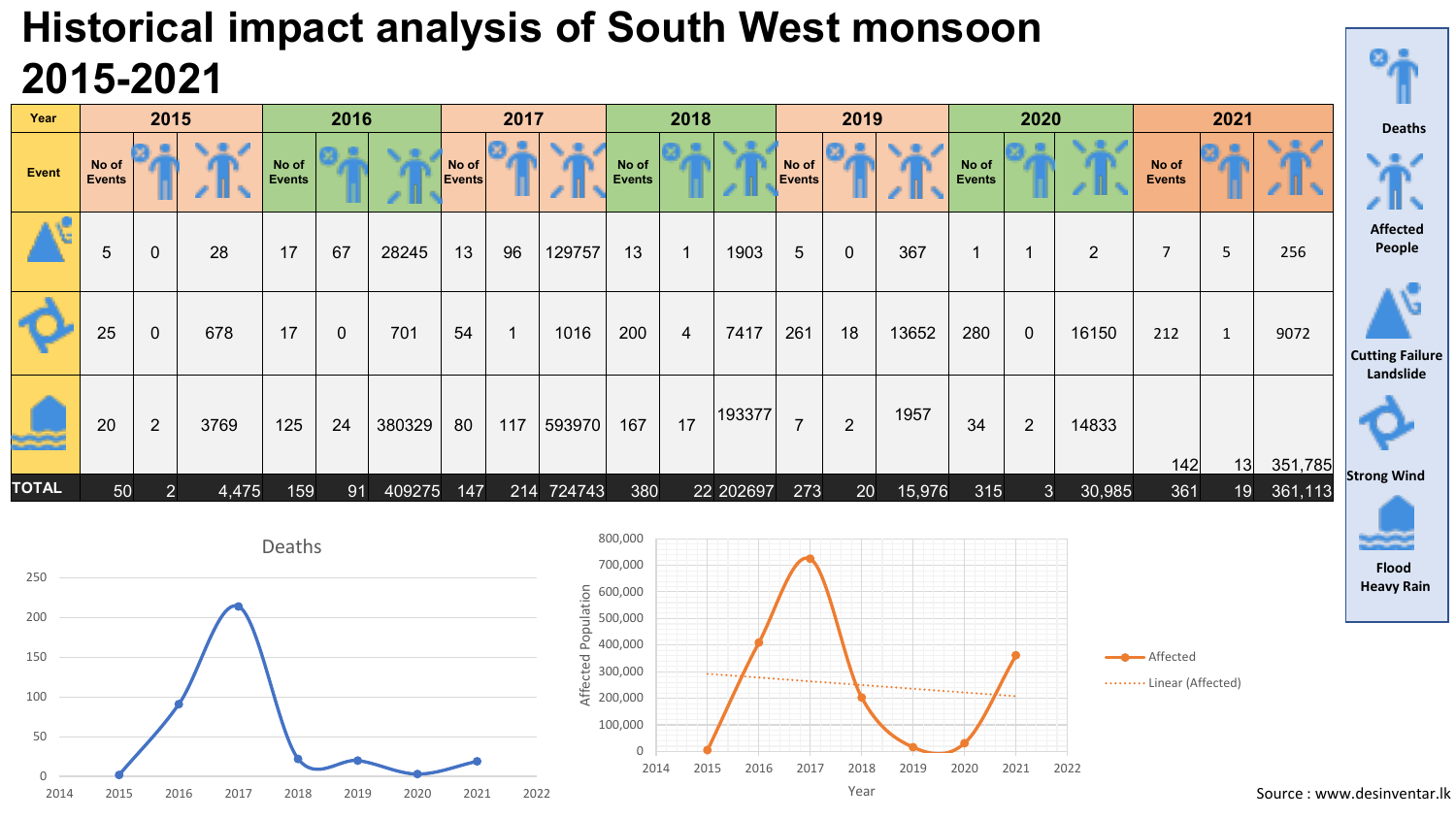#### Flood and landslide impact comparison area wise -South West monsoon 2019 to 2021

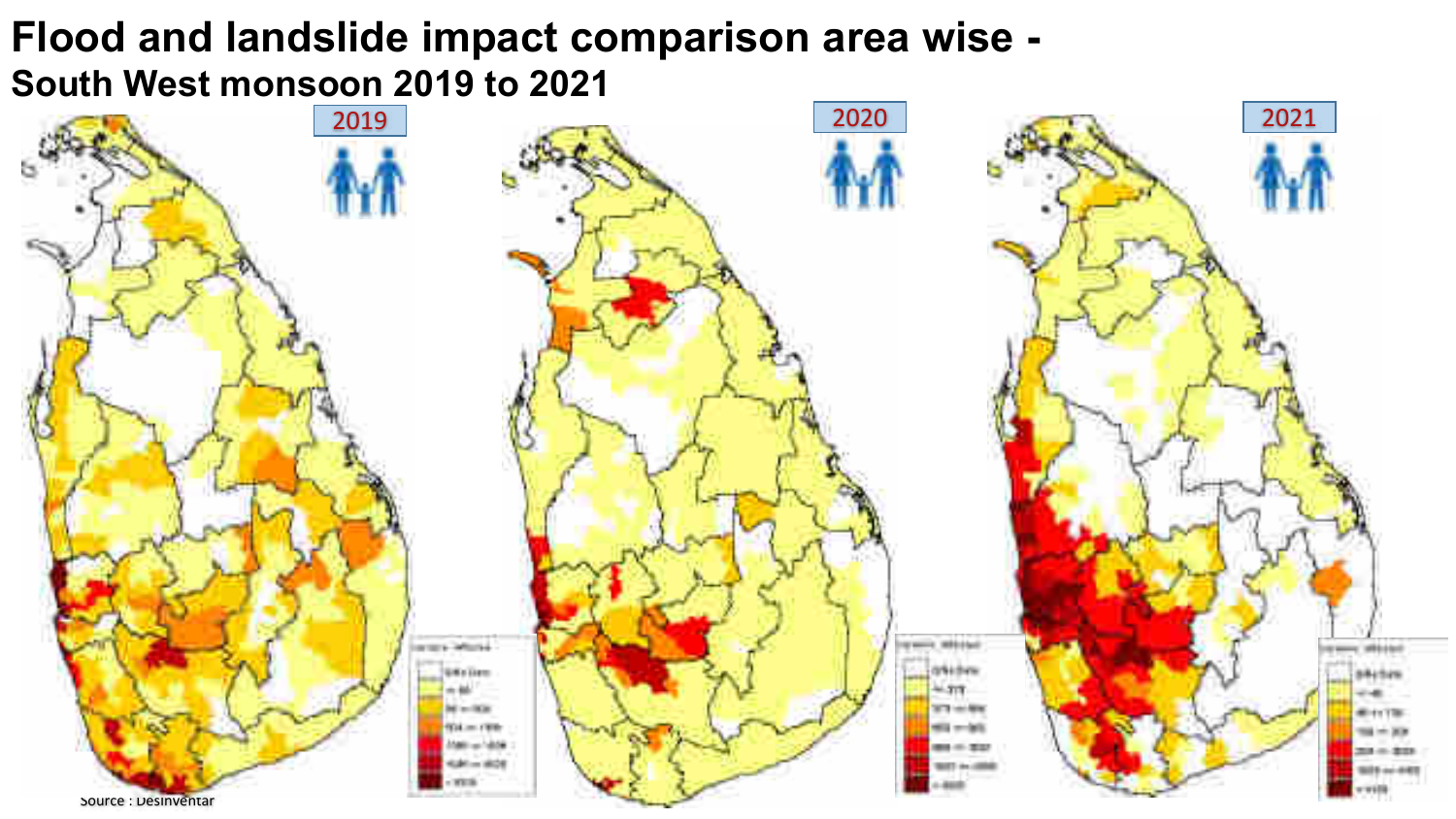# **Seasonal forecast for South West monsoon (SWM) 2021**

- Near normal rainfall was predicted during May September 2021 period
- However, in the month of May 2021 a possibility for development of low pressure systems over the Bay of Bengal was indicated.
- This development was expected to influence the rainy conditions over Sri Lanka, particularly over the South Western part of the country.
- Neutral El Niño/Southern Oscillation (ENSO) conditions prevailed in the Pacific Ocean.
- Indian Ocean Dipole was also to be in the normal mode over the Indian Ocean.
- Normal to slightly above normal temperatures were expected over most parts of the region.
- Seasonal predictability was limited due to synoptic scale systems such as lows and depressions etc. and intra-seasonal oscillations.

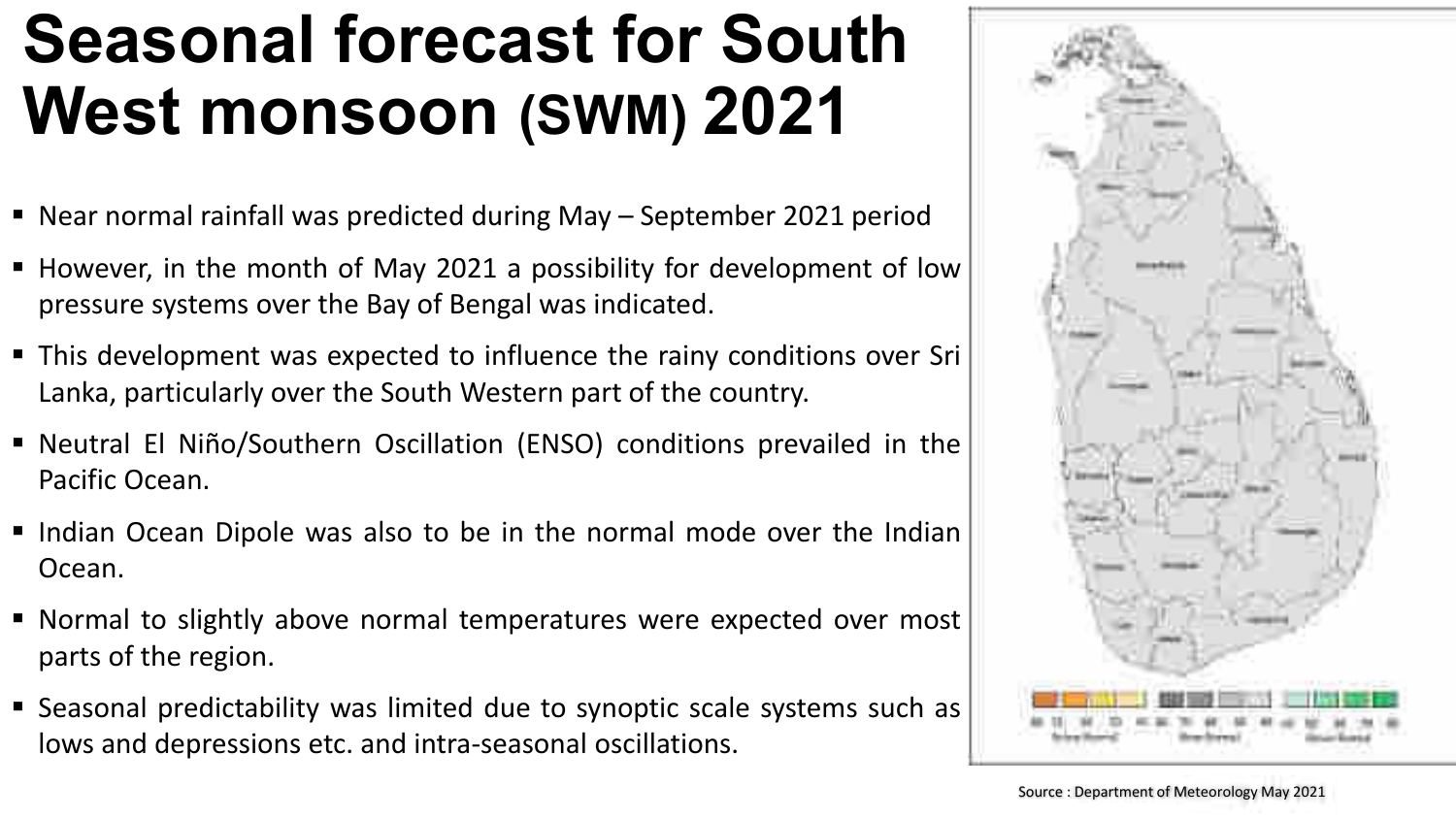## **Situation analysis - 2021**

#### $\Box$  12 - 14 May 2021

The onset of the southwest monsoon season in Sri Lanka coupled with tropical depression (later named tropical storm "Tauktae" in southeast Arabian sea) triggered heavy rainfall across western and southwestern parts of the country. The Department of Meteorology reported a maximum rainfall of up to 336mm in the Western province.

#### $\Box$  14 - 16 May 2021

Heavy rains and winds resulted in flooding in several districts with Colombo, Gampaha and Galle being the worst affected with high number of damages and displacements.

#### 22 May - 1 June 2021

Rainy season continued with scattered low rainfall across West, South, Central and North western parts of the country without significant impact.

#### $\Box$  24 May

The Deep Depression over Eastcentral Bay of Bengal intensified into cyclonic storm "Yaas" and lay centred at 05:30 hrs (LT) over Eastcentral Bay of Bengal. Warned to become "very severe" and the Meteorological Department issued red alert for heavy rains above 150 mm and strong winds up to 55 kmph in Southern part (Western, Sabaragamuwa, Central and Southern provinces) of the country.

#### $\Box$  2 - 5 June 2021

Intensity of the rainfall increased which caused floods and landslides again. Affected districts included; Colombo, Gampaha, Kalutara, Rathnapura, Puttlam, Kegalle and Nuwara Eliya. According to the metrological department, highest rainfall of 331mm rain reported in the Kalutara district.

#### **D** 11 June 2021

Floodwater receded considerably and as of 11 June, about 90% the families have returned to either their own places or staying with host families. Since 98% houses were partially damaged people preferred to stay in their own places while working on repairs.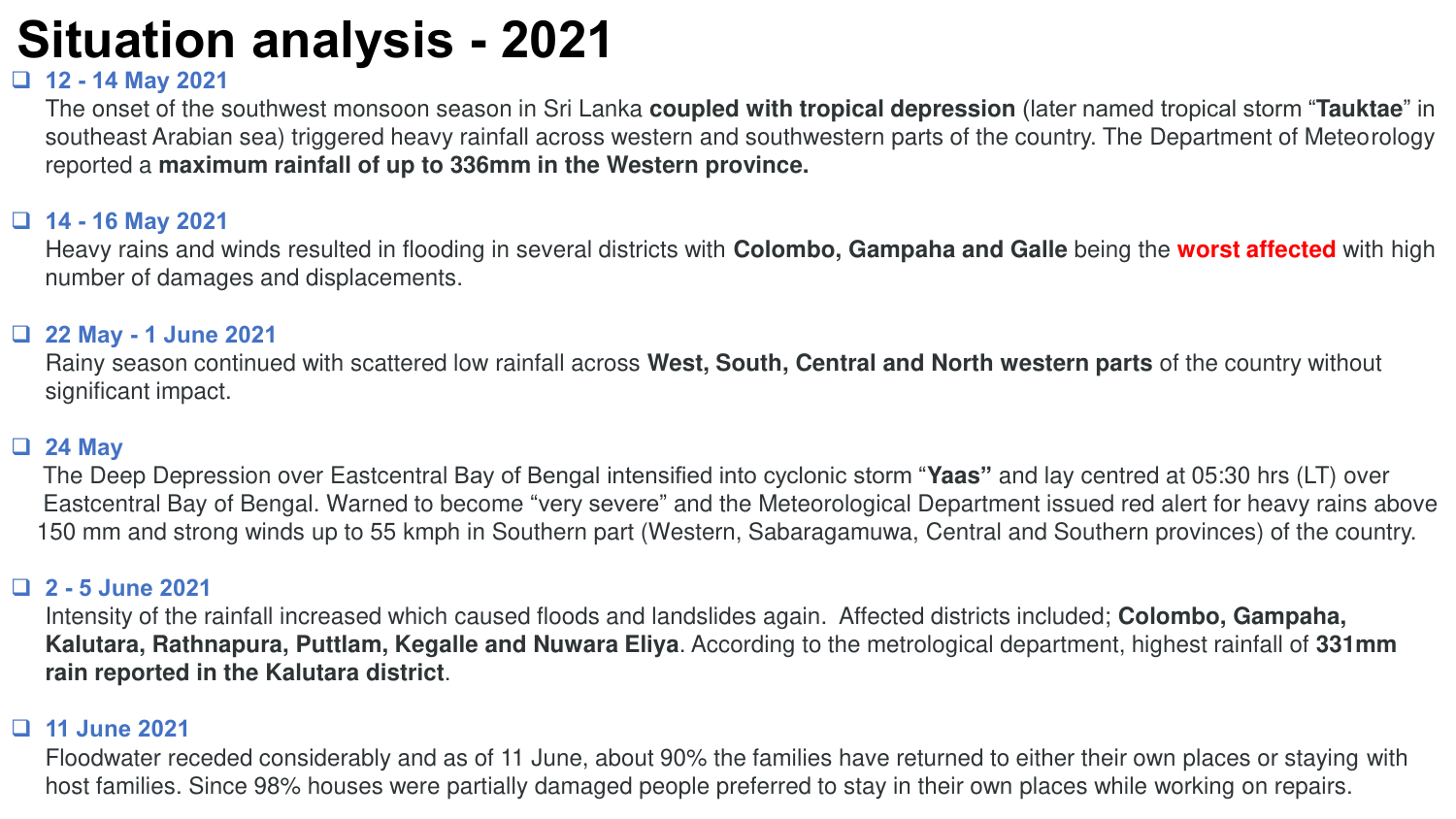#### **Impact of South West monsoon 2021 (area wise)** - Affected people, families, deaths and injured



Stoirse National University Helief Services Contro (NISITAT)

Preparad by Millardini, Research and Sevelopment Division, Staater Management Center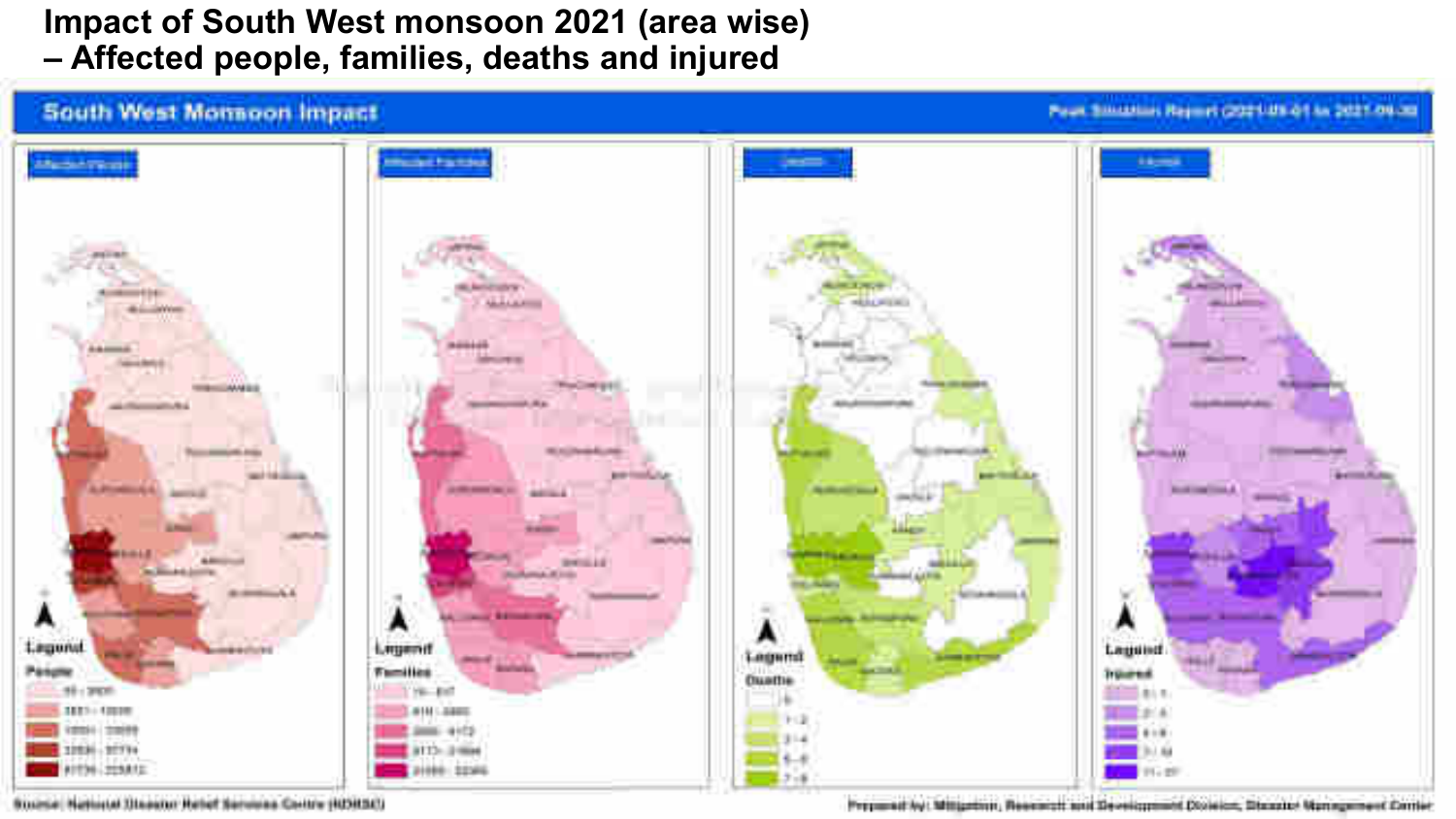### **Most affected during SWM 2021-Gampaha district**

- " Highest impact and worst hit
- Unprecedented influx of rain water and floods
- Certain concerns related to the Central highway construction (Kadawatha to Gampaha)
- Unauthorised filling of lands and some canals getting blocked
- The inlet size of some culverts being small
- Drainage at a very low level and certain repairs pending
- Canals in the area had not been cleaned/ repaired for some time
- **Already relevant procedures for curtailing inundation** during SWM 2022 has been adopted



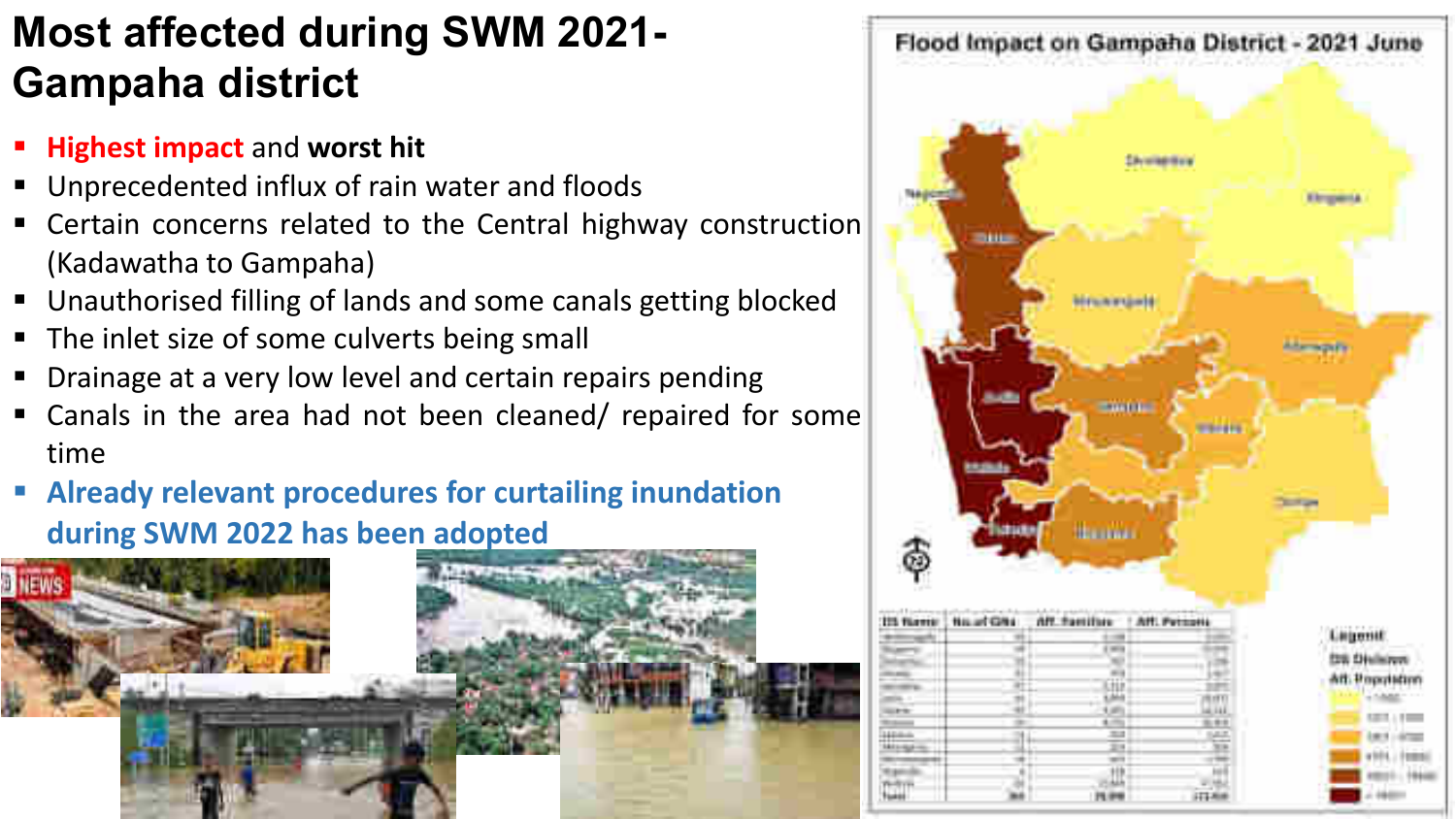# Outlook and forecast for South West monsoon 2022 (Based on the Technical agencies predictions)

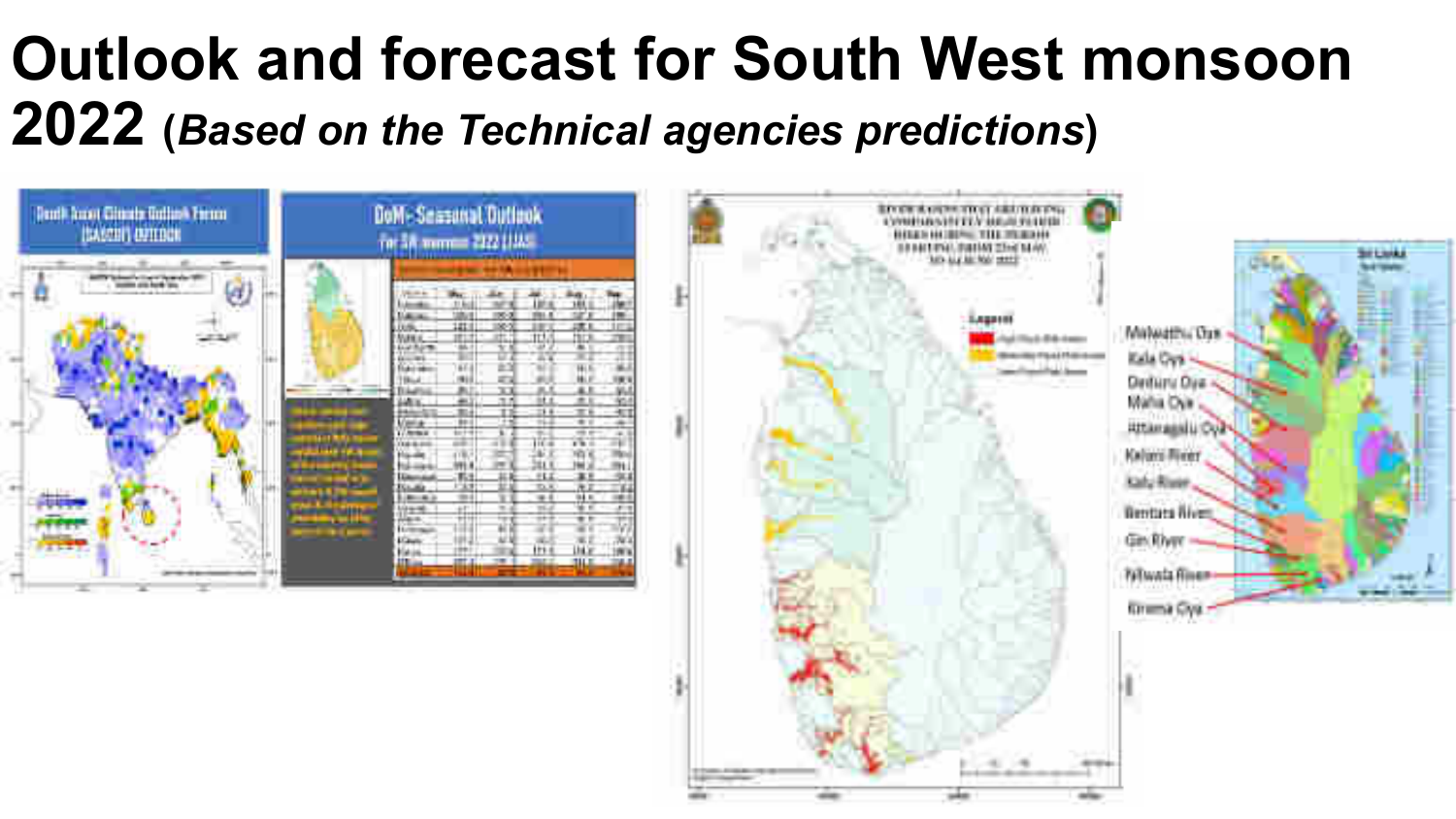## **Potential impact for South West monsoon 2022**

Analysis based on data received from Department of Meteorology, Irrigation Department, NBRO and

historical data obtained from

DesInventar



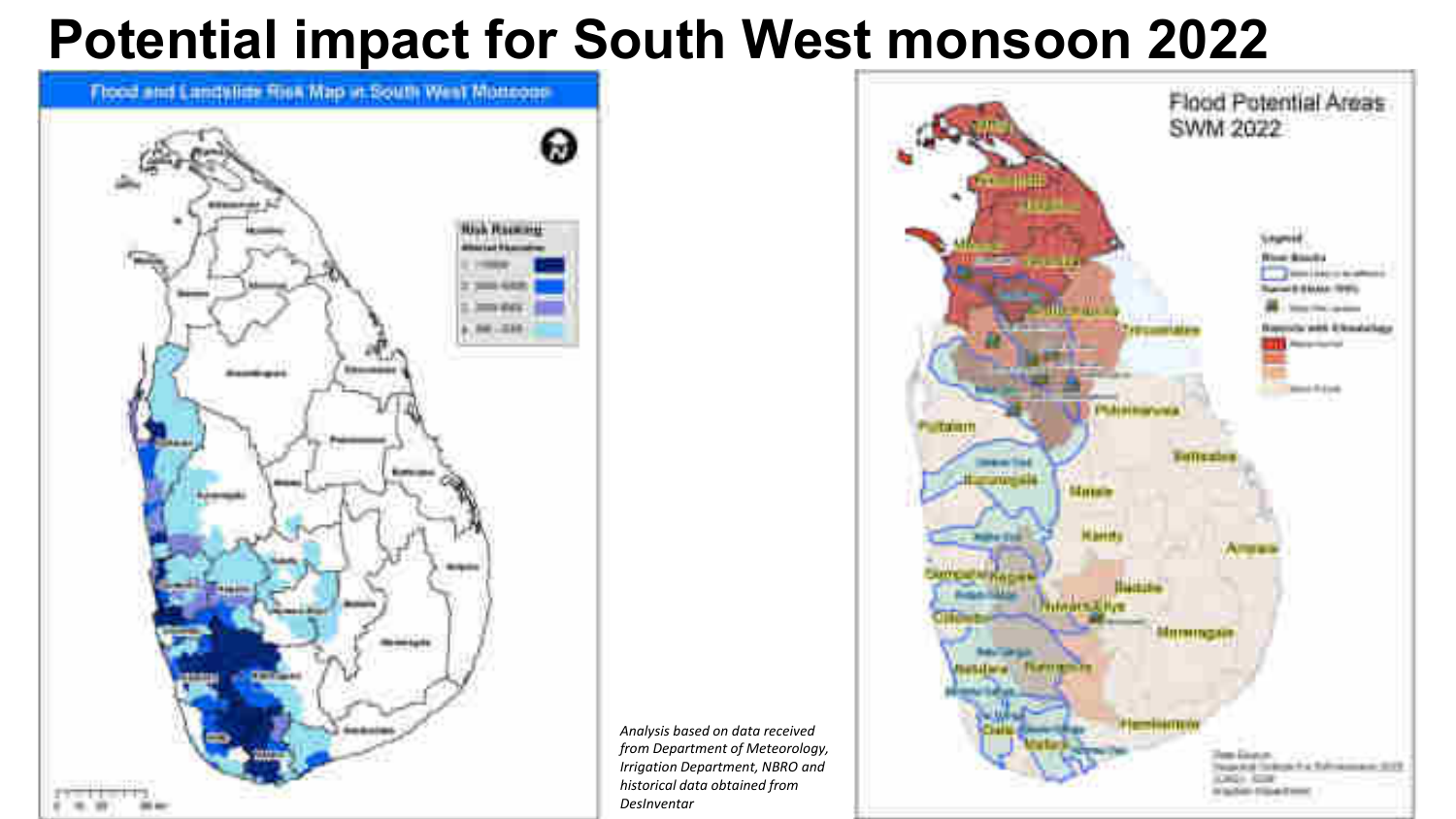#### **Potential impact for South West** monsoon 2022 **Harris Emmanuel Blake**

- Department of **Meteorology indicates** above normal rainfall for certain districts in the **North Central**
- Already most of the tanks/reservoirs are around 70% to 75% capacity level and likely possibilities for overflows/ spillage during heavy rainfall

(Source: Irrigation Department)



### **High risk areas**

**Kalutara** 

Ratnapura

Gampaha

Colombo

**Galle** 

**Matara** 

**Kegalle** 

Puttalam

**Hambantota** 

Anuradhapura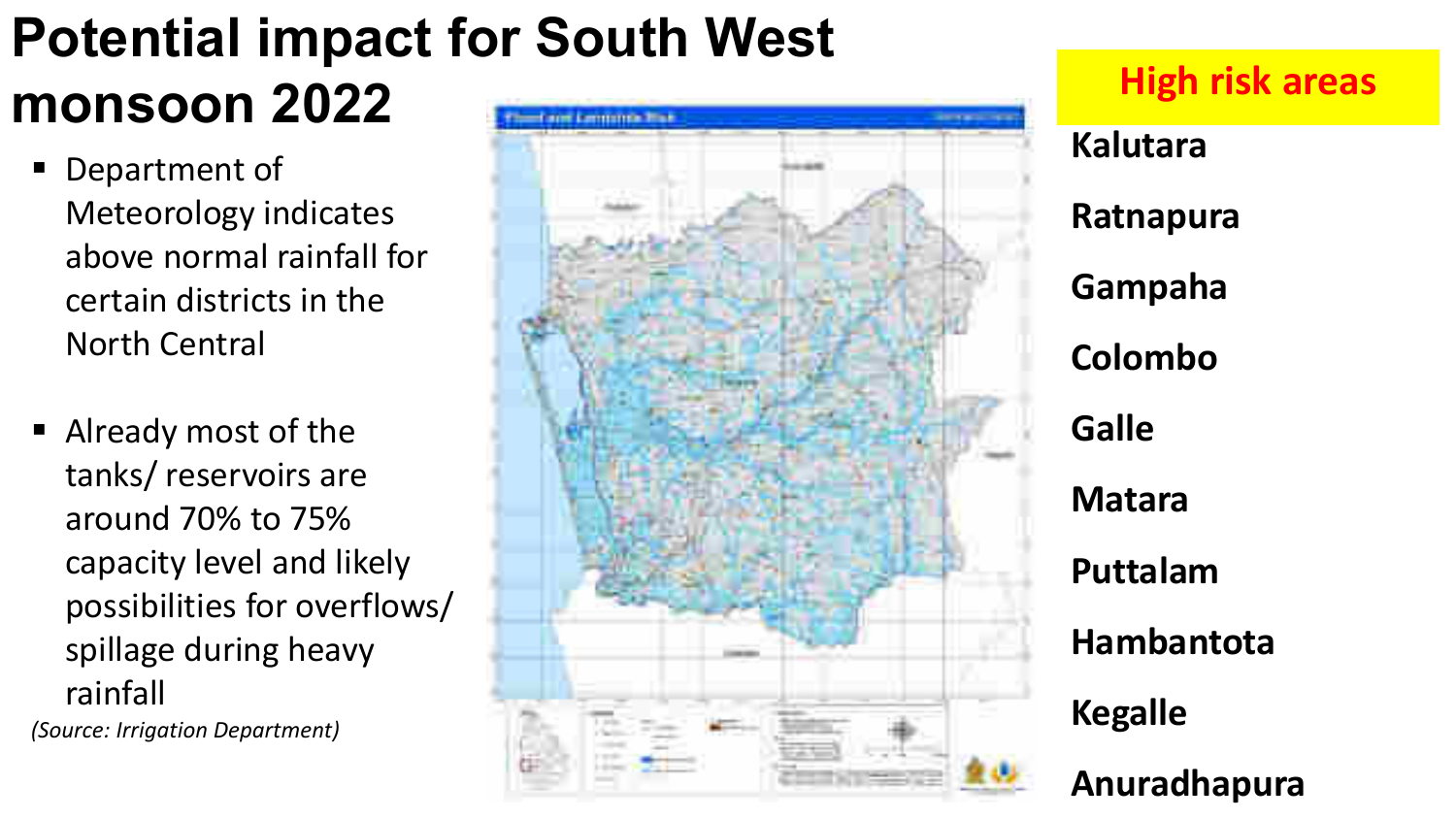# **Potential threats and challenges**

- Riverine or flash floods
- Land slides/mud flows
- Lightning
- Drowning
- Population displacement from flood affected areas
- " Health risks COVID 19, Dengue
- Road blockages and collapse of bridges
- **Present economic situation of the country**
- Interruption to utility services (e.g. electricity/ on going power cuts, fuel shortages, water etc.)
- Interruption to telecommunication services
- Livelihood destruction and food insecurity
- Human and livestock casualties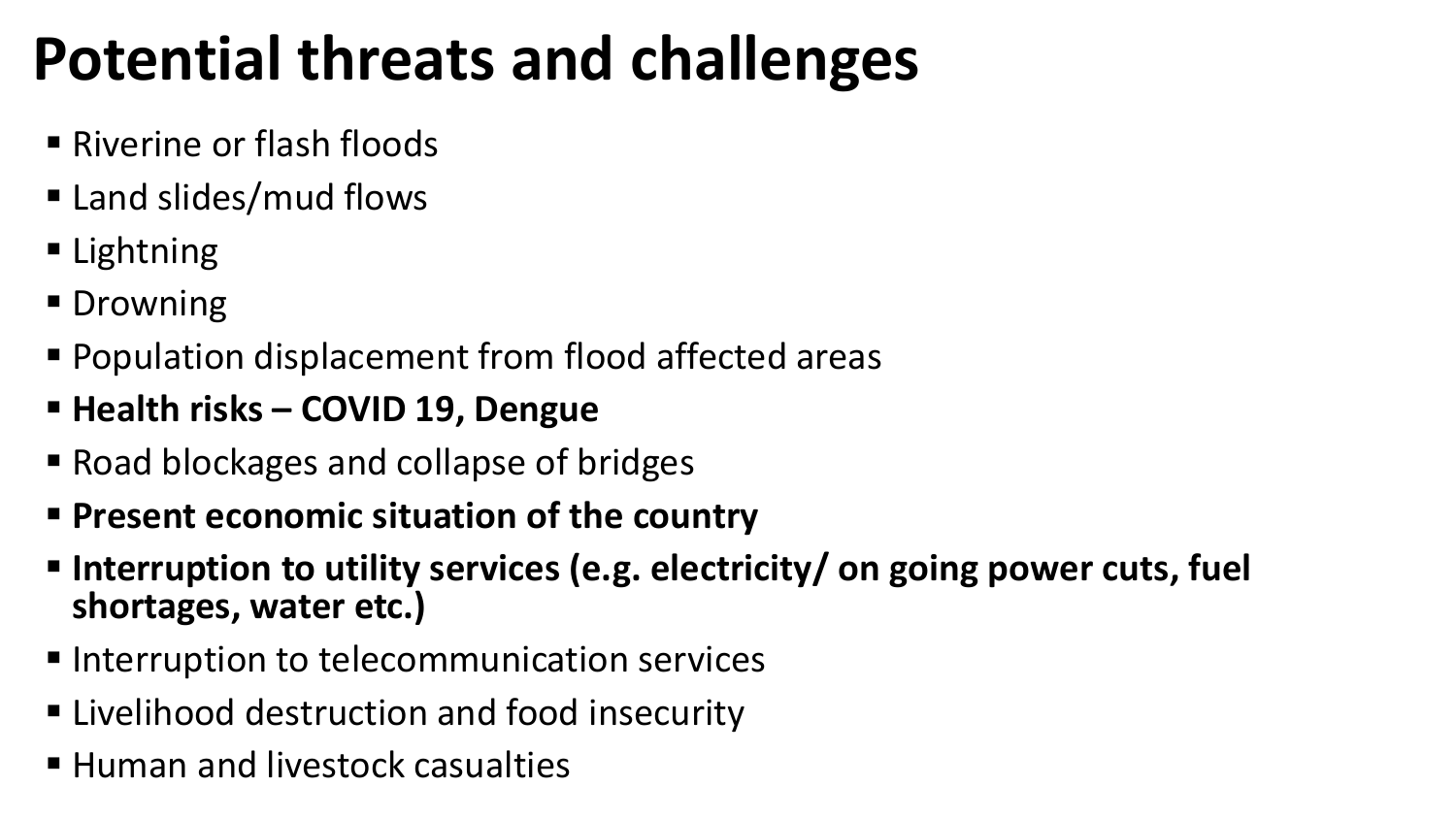# **Preparation for South West monsoon (SWM) 2022**

- $\triangleright$ Preparedness and planning activities already commenced by the eleven (11) districts getting affected by the SWM
- > Online meeting organised by the DMC Preparedness and Planning Division in March 2022 to discuss matters with the Assistant Directors of the District Disaster Management **Coordinating Units (DDMCUs)**
- $\triangleright$  District and Divisional level SWM meetings being conducted by the Assistant Directors of the District Disaster Management Coordinating Units (DDMCUs)
- >District/ Divisional levels South West monsoon Preparedness plans and Scenario Based plans already being prepared
- >Mitigation activities and proposed preventive measures being carried out to reduce the impact from floods, earth slips, land slides etc. (grass root level activities)
- Example 12nd May 2022 on "Preparedness for emergency response to South West monsoon 2022" containing guidelines to be followed has already been issued to Assistant Directors of DDMCUs of all twenty five districts and District/Divisional Secretaries as well
- > Creating awareness on health guide lines to be followed i.e. COVID 19 and Dengue with the assistance of the staff of Ministry of Health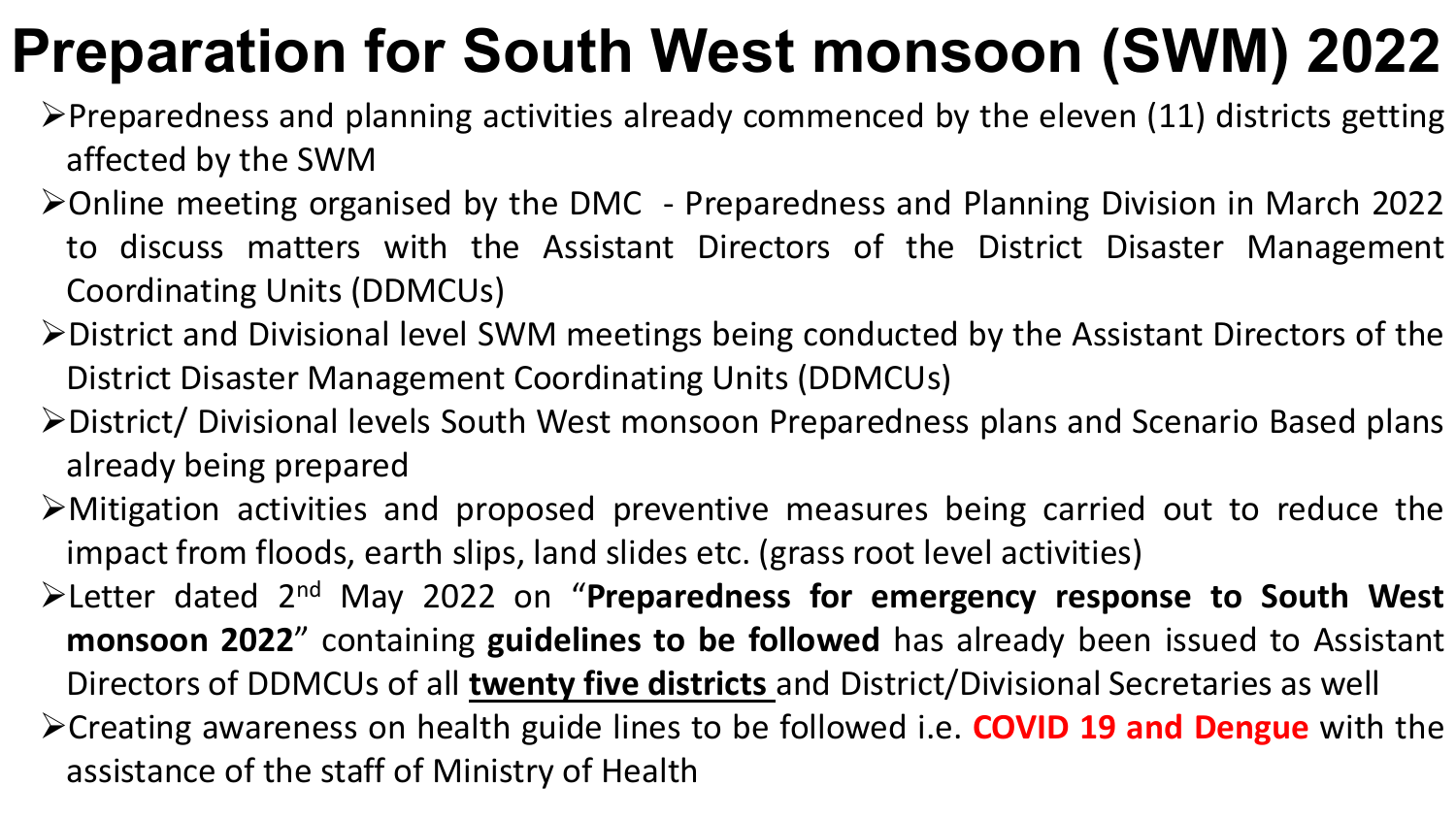# **Preparation for South West monsoon (SWM) 2022**

- >Awareness programmes conducted at Grama Nildhari divisions/ wards
- $\triangleright$  DMC held initial meeting / discussions with the technical agencies on 29<sup>th</sup> April 2022 (last week)
- $\triangleright$ Preparation of guidelines to conduct G.C.E. (Ordinary Level) Examination 2021 (2022) "Access to Examinations Amidst Disasters" booklet/ document
- >National level SWM preparedness planning meeting (hybrid mode) with the technical agencies (i.e. Met Department, NBRO and Irrigation) and all key stakeholders (i.e. government and non-government) held today, 6<sup>th</sup> May 2022 at DMC
- $\triangleright$  Distribution of printed pamphlets among vulnerable communities to create greater awareness
- ≻Deployment of Search and Rescue (SAR) teams at key locations
- ≻Preposition of emergency rescue items and relief assistance
- $\triangleright$ Identifying the exact locations of safety centres and requirements to support the needs of vulnerable or temporary displaced persons
- $\triangleright$  Media briefing to be conducted during the third week of May 2022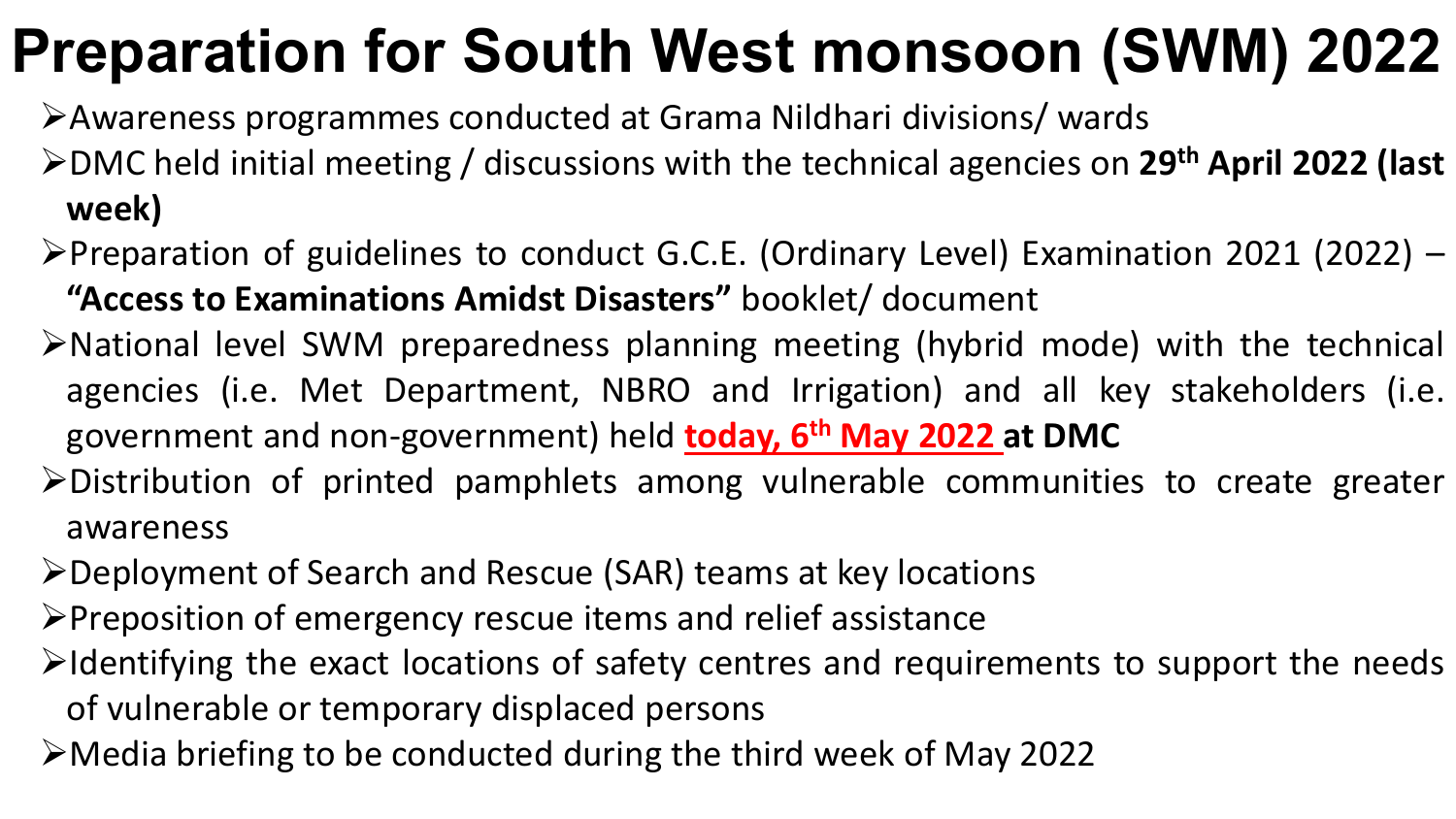# **Status of preparedness and planning for SWM 2022**

DMC held initial meeting / discussions with the technical agencies on 29th April 2022 (last week)



**Meetings organised by DDMCUs** 

- Kalutara, Gampaha & Kegalle

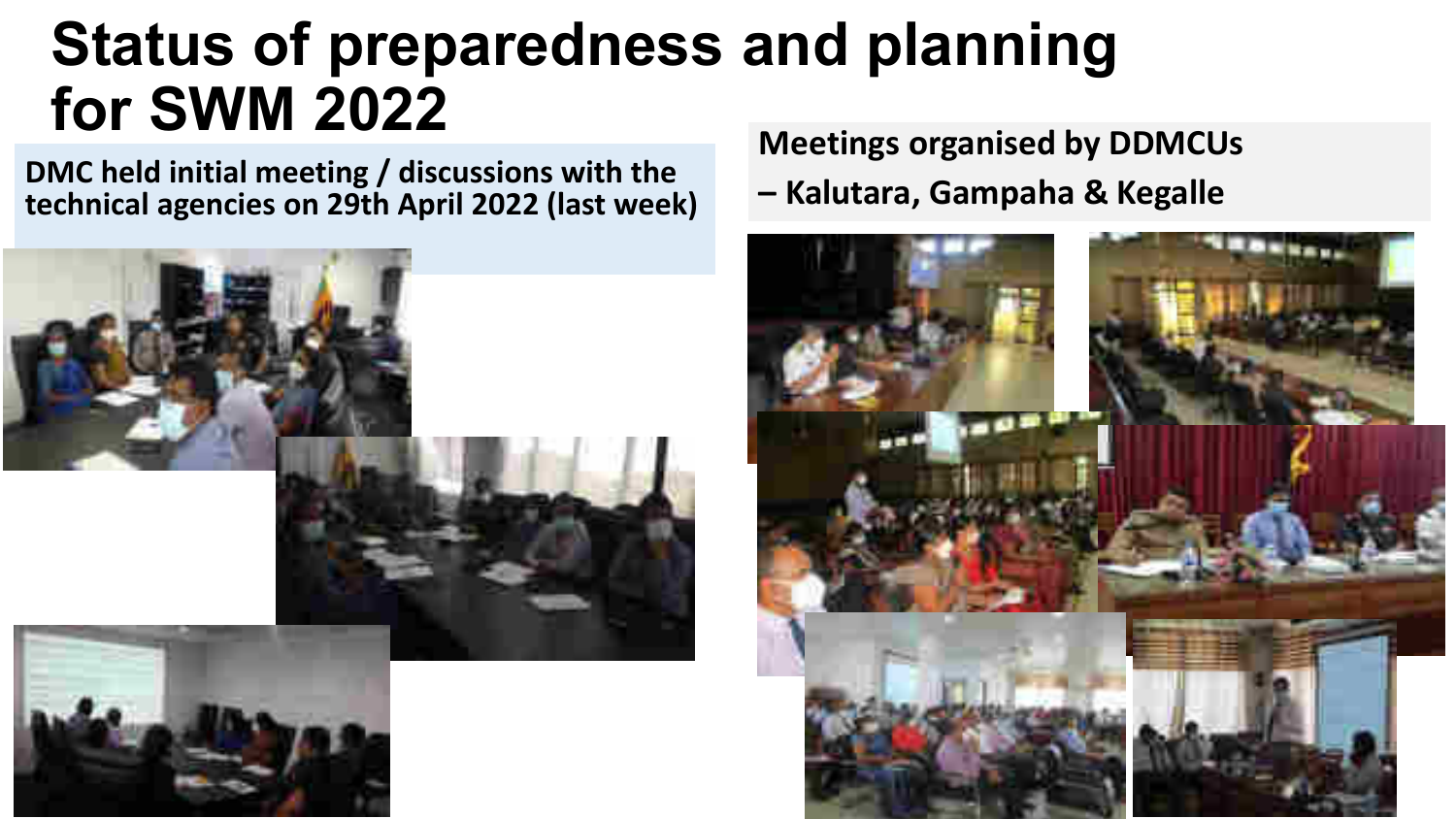# **Preparation for South West monsoon (SWM) 2022**

Distribution of trilingual information material in all targeted areas to create awareness and for effective early action



**PSTERRTHERS STORED CERMATION CF WIND SPIRIT COMM** E Emma

Sponsored by Asian Disaster Preparedness Centre (ADPC)/ APP



---

**ESS** 

-- $1.5 - m$ **H-Sake**  $-5.44$ 

--

ar teas



Sponsored by Family Planning Association  $(FPA)$ 

Sponsored by UNICEF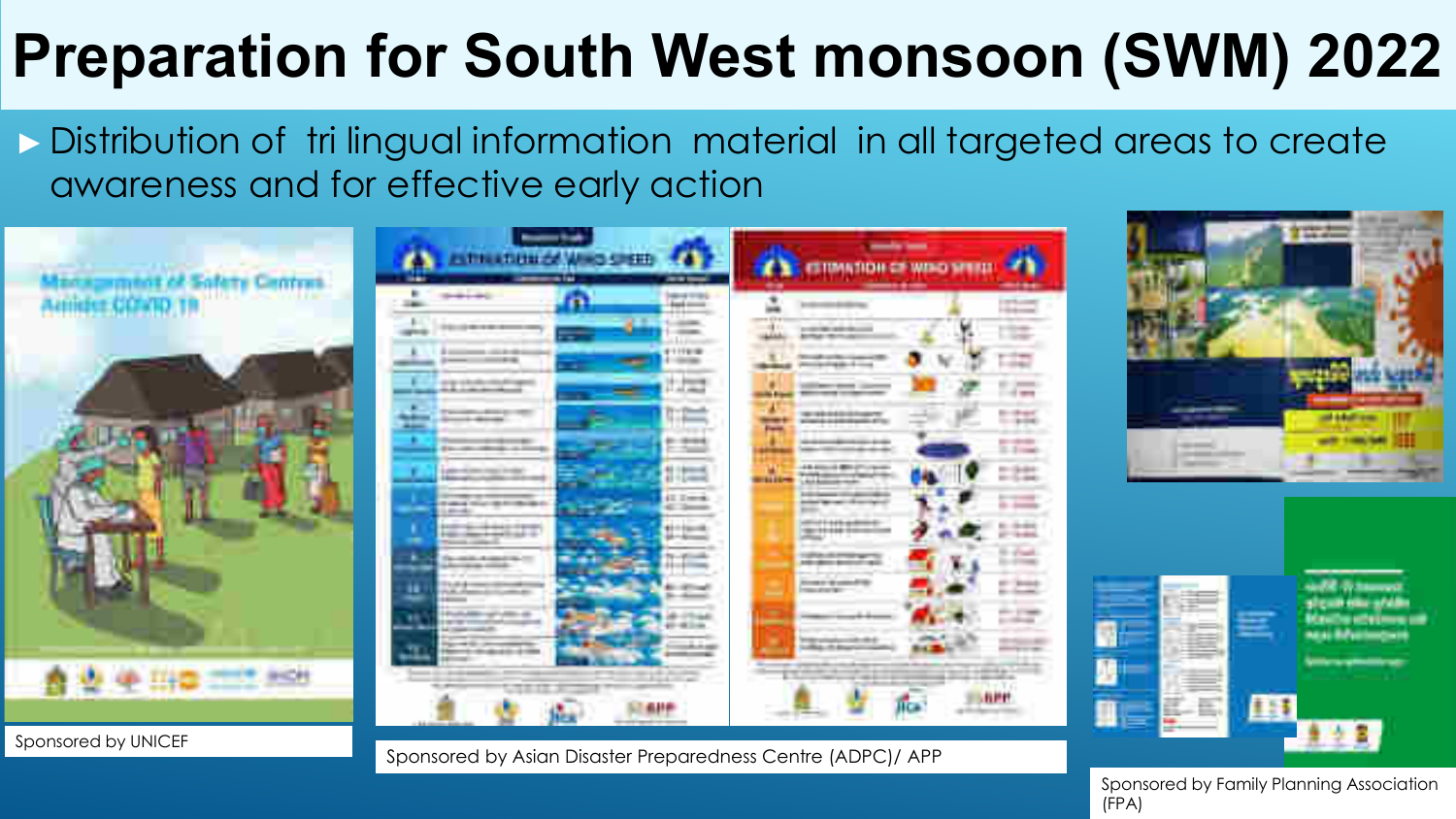### AREAS OF SPECIFIC FOCUS FOR SOUTH WEST MONSOON 2022

## - Early warning

- Verification of messaging from upper catchment areas through DOI, Police etc.
- Night time dissemination (Police and military communication modes)
- Communication equipment backup (standby power generators, charged batteries, adequate fuel stocks )

#### **- Evacuation**

- SAR at night (pre-deployed SAR teams with PPE and equipment)
- Adequate number of safety centres while maintaining quarantine standards
- PPEs (to be distributed to all SAR teams and safety centres in high risk areas)
- Strengthen safety centre facilities and special security plans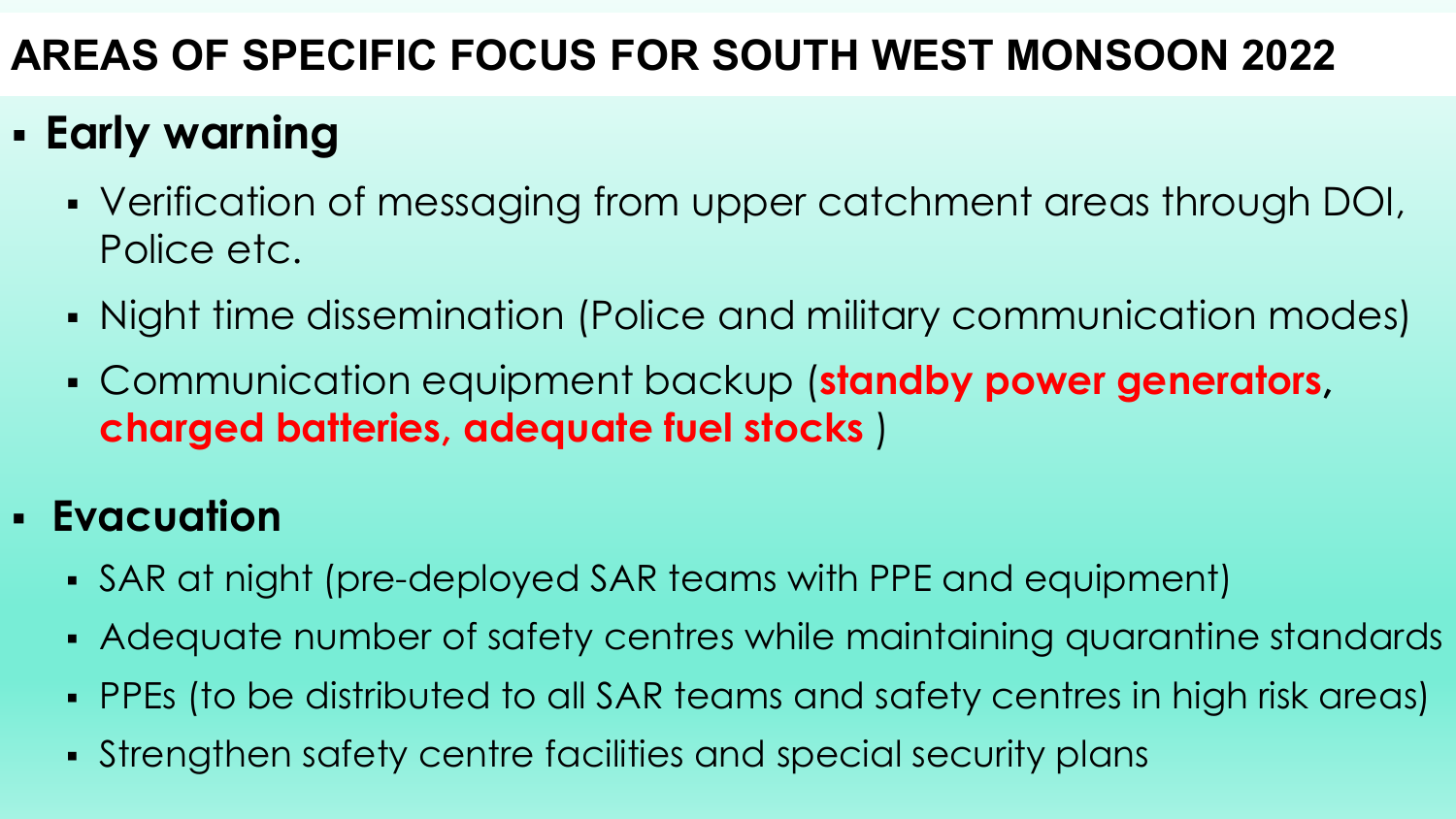### AREAS OF SPECIFIC FOCUS FOR SOUTH WEST MONSOON 2022

### • Food, dry rations and other required items (NFIs)

- Warehouse capacities (alternate places identified, major scale regional resource hubs will activate)
- Existing stocks enhanced
- Immediate provision of cooked meals (MPCS requested to prepare additional stocks,  $\blacksquare$ private suppliers identified, contingency funds disbursed to District Secretariats)
- Access and logistics (MPCS, Military and CSD as required and as additional support)

#### - Coordination mechanism

- Impact data collection and assessments (Divisional sub-groups formed on data management)
- Emergency mapping (use of satellite imagery and 72 hour approach for impact  $\blacksquare$ assessment)
- Stakeholder discussion at national and district level (District and divisional level stakeholder discussions completed and plans disseminated for emergency management)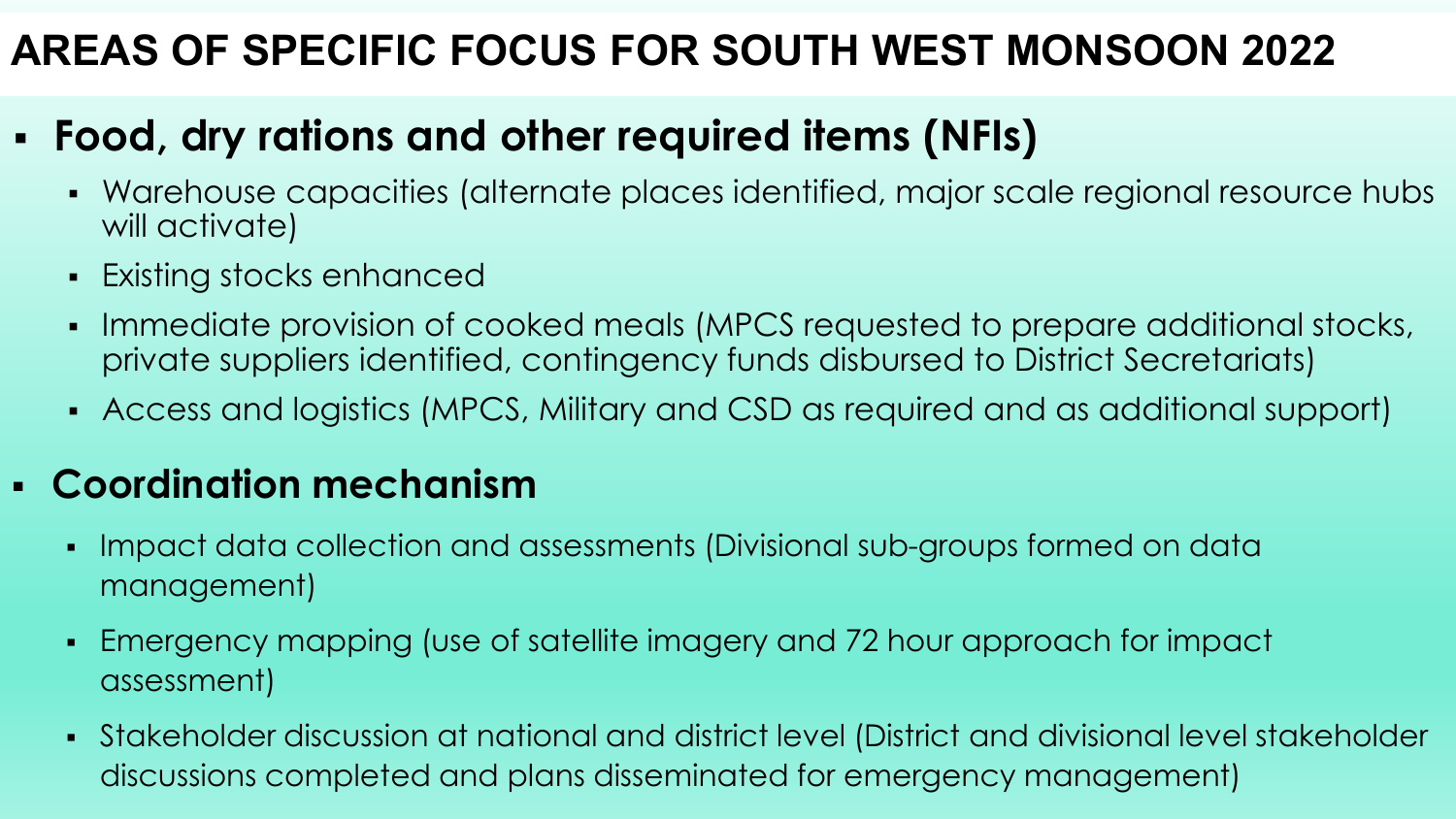## Deployment of troops for the South West monsoon 2022



|                 |             |             |                         |     | <b>Civil</b>   | <b>Coast</b>             |
|-----------------|-------------|-------------|-------------------------|-----|----------------|--------------------------|
| <b>District</b> | <b>Army</b> | <b>Navy</b> | <b>Air Force Police</b> |     | <b>Defence</b> | <b><u>guard</u></b>      |
| Badulla         | 35          | 04          | 16                      |     |                |                          |
| Colombo         | 278         | 28          | 16                      | 118 | 10             | 08                       |
| Galle           | 105         | 15          | 16                      | 54  | 10             | 05                       |
| Matara          | 62          | 06          | 16                      | 50  | 10             | 08                       |
| Gampaha         | 140         | 40          | 48                      | 50  | 07             | $\overline{\mathbf{04}}$ |
| Hambantota      | 92          | 08          | 16                      |     | 10             | $\overline{04}$          |
| Kalutara        | 191         | 21          | 16                      | 105 | 20             | $\overline{\mathbf{04}}$ |
| Kandy           | 124         |             | 16                      |     | 20             |                          |
| Kegalle         | 93          |             | 16                      | 50  | 10             |                          |
| Kurunegala      | 69          |             | 16                      |     | 10             |                          |
| <b>N'Eliya</b>  | 62          | 40          | 16                      |     | 10             |                          |
| Puttalam        | 68          | 101         | 16                      | 78  | 07             |                          |
| Ratnapura       | 105         |             | 16                      |     | 10             |                          |
| <b>TOTAL</b>    | 1424        | 263         | 240                     | 505 | 134            | 33                       |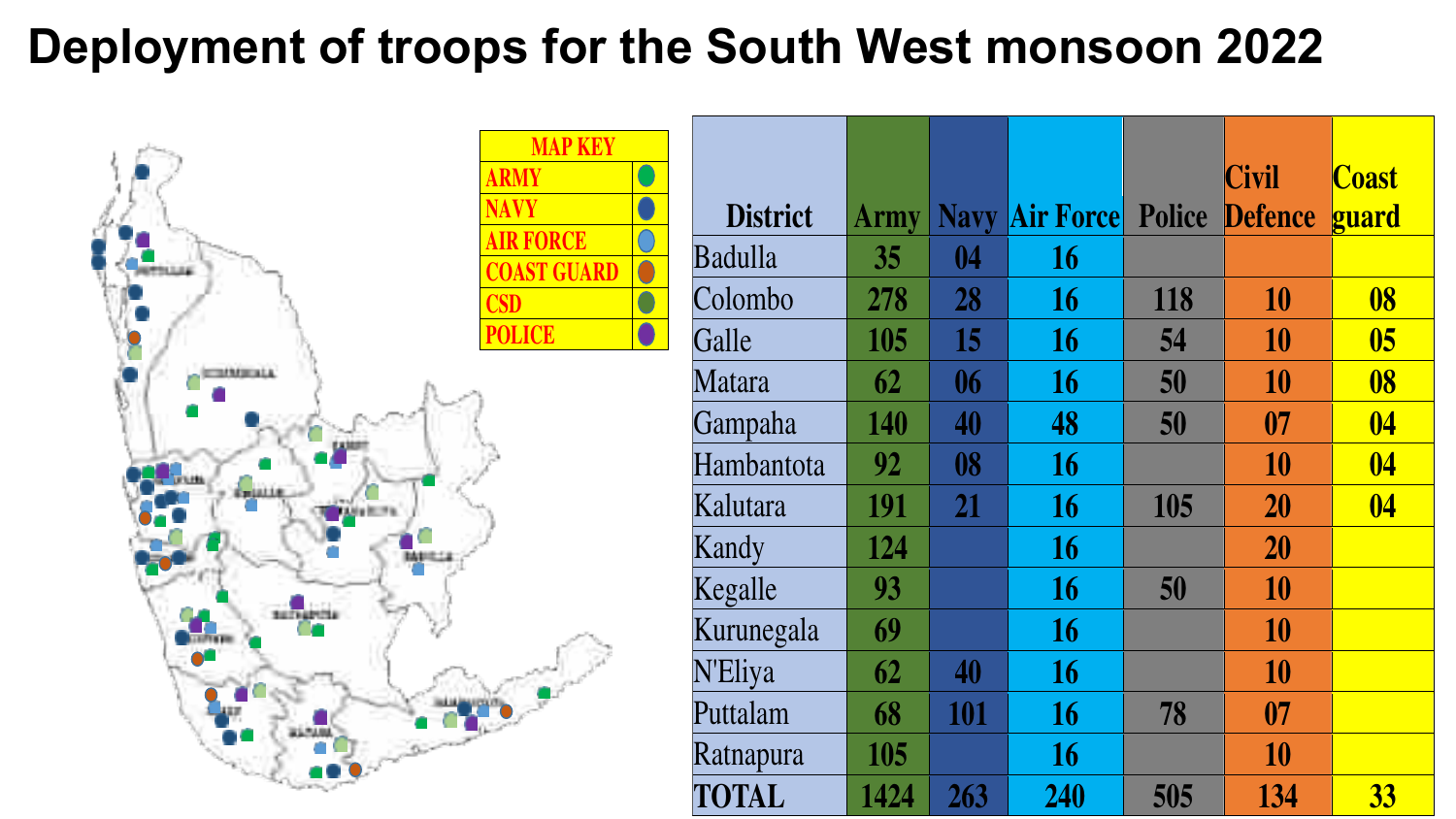## Deployment of boats for the South West monsoon 2022

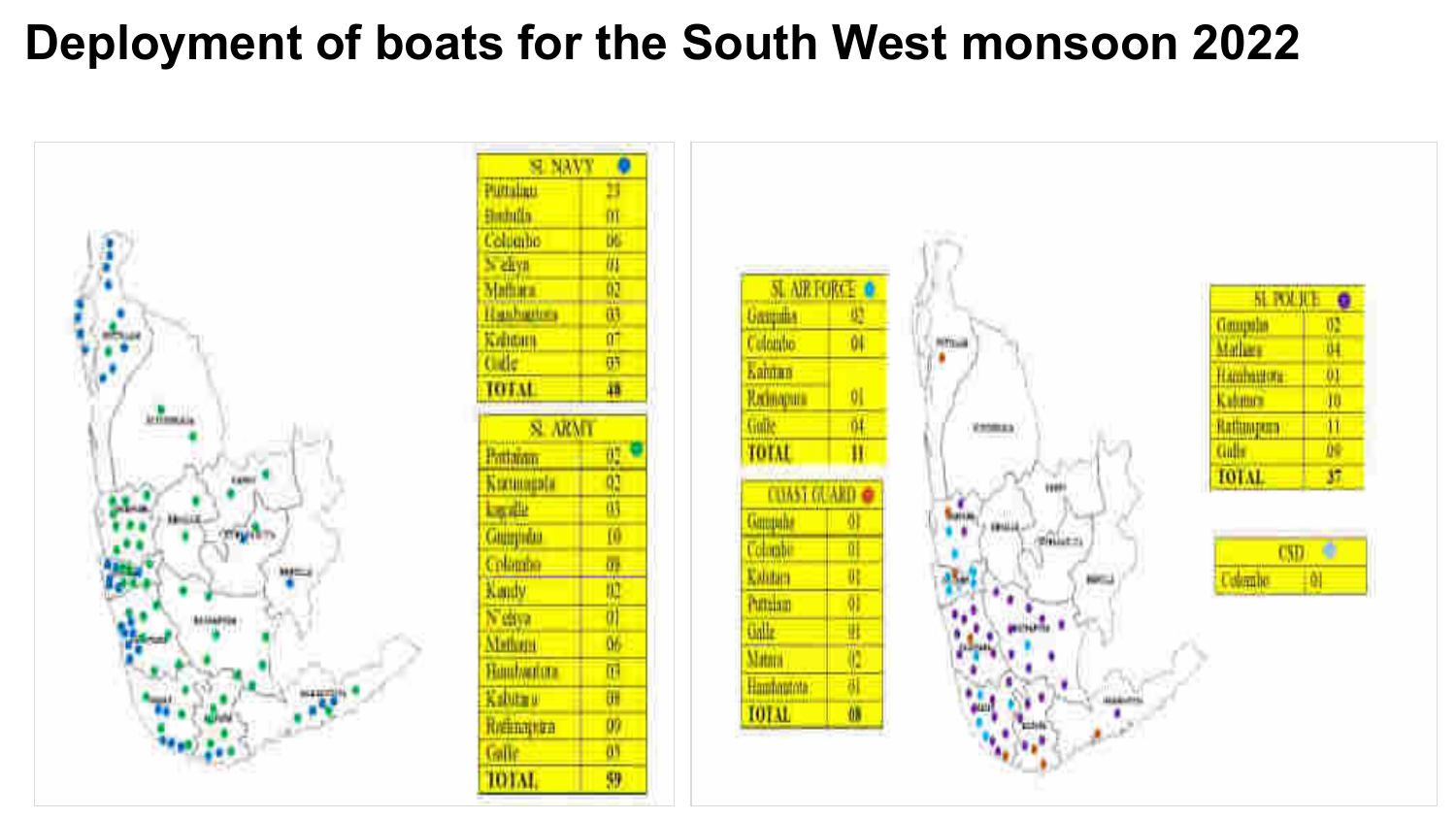### Stakeholder support - relief and other assistance - Provided during the South West monsoon 2021

| Organisation                                                                  | <b>Items</b>                                                                                            | <b>Monetary value</b><br>(Rs) |
|-------------------------------------------------------------------------------|---------------------------------------------------------------------------------------------------------|-------------------------------|
| <b>Handed over to DMC</b>                                                     |                                                                                                         |                               |
| <b>IOM</b>                                                                    | Printing of SWM awareness "Safety"<br>Centre guideline" pamphlets<br>(Sinhala: 15,000 and Tamil: 6,000) | 249.955.20                    |
| <b>Save the Children</b>                                                      | Face masks (disposable)                                                                                 | 52,500.00                     |
| <b>World Vision Lanka</b>                                                     | Hand sanitizers, PPE kits                                                                               | 597,000.00                    |
| <b>WFP</b>                                                                    | <b>PPE</b>                                                                                              | 3,995,000.00                  |
| <b>UNFPA</b>                                                                  | <b>Maternity kits and Dignity kits</b>                                                                  | 13,000,000.00                 |
| <b>UNDP</b>                                                                   | <b>PPE</b>                                                                                              | 445,000.00                    |
| <b>UNHCR</b>                                                                  | PPE and other items                                                                                     | 3,108,294.00                  |
| <b>FPA</b>                                                                    | <b>Maternity kits and Dignity kits</b>                                                                  | 867,262.00                    |
| <b>Ceylon Chamber of Commerce</b>                                             | Dry rations                                                                                             | 2,160,000.00                  |
|                                                                               |                                                                                                         | TOTAL 24,225,056.00           |
| <b>World Bank</b><br>Procurement of 1,000 field/ folding beds with mattresses | 11,869,200.00                                                                                           |                               |





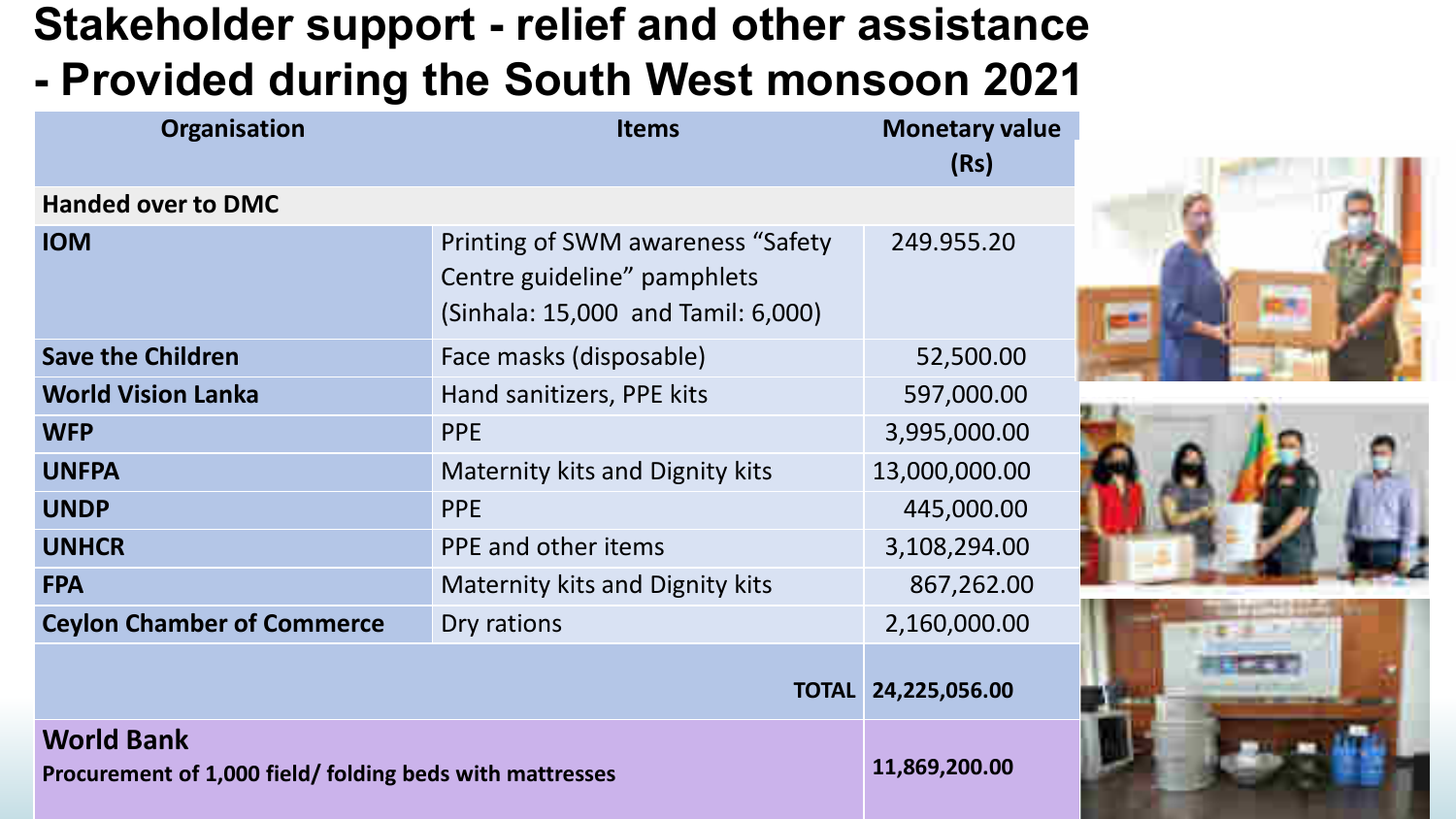## Stakeholder support - relief and other assistance - Provided during the South West monsoon 2021

Cont.

Other beneficiaries due to DMC's awareness creation and inventiveness

| Organisation                                                                    | <b>Items</b>                                                                             | <b>Beneficiary</b>           | <b>Monetary value (Rs)</b>                                    |  |  |  |  |
|---------------------------------------------------------------------------------|------------------------------------------------------------------------------------------|------------------------------|---------------------------------------------------------------|--|--|--|--|
| <b>World Vision Lanka</b>                                                       | Medical equipment                                                                        | Ministry of<br><b>Health</b> | 5,500,000.00<br>5,000,000.00*<br>("pledged not yet disbursed) |  |  |  |  |
|                                                                                 | Distribution of dry rations,<br>hygiene kits, cooking<br>equipment for safety<br>centres | Wattala DSD                  | 1,300,000.00 (approx.)                                        |  |  |  |  |
|                                                                                 |                                                                                          | <b>TOTAL</b>                 | 11,800,000.00                                                 |  |  |  |  |
| APAD together with<br><b>Union Assurance PLC</b><br>& Cinnamon Hotels & Resorts | 3,000 meals to flood<br>affected communities                                             | Kaduwela DSD                 | TBC.                                                          |  |  |  |  |
| APAD together with HSBC                                                         | Medical equipment                                                                        | Ministry of<br><b>Health</b> | 8,000,000.00                                                  |  |  |  |  |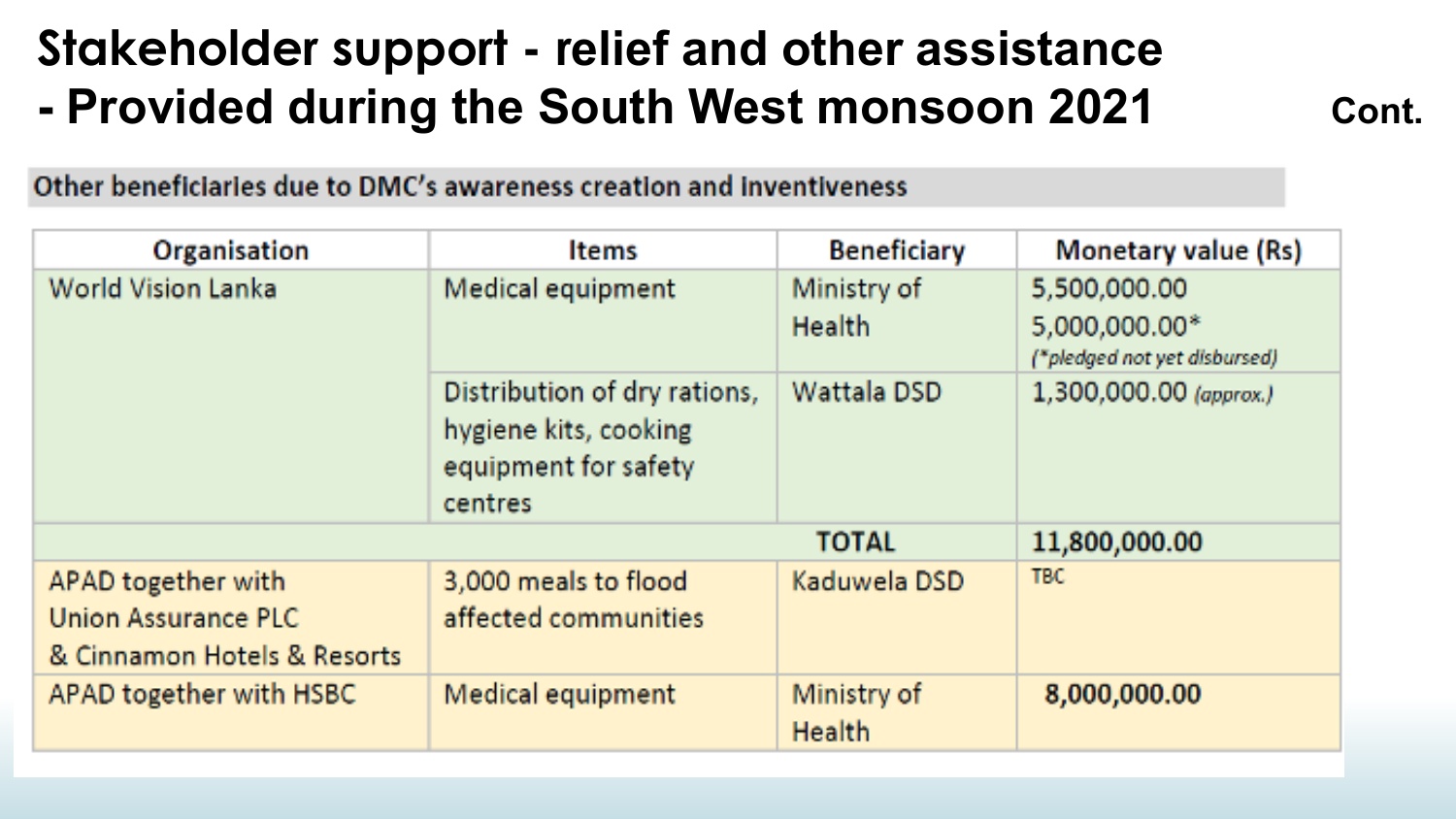# **Stakeholder support required for 2022** (Summarised categorisation)

| <b>Support category</b>                                                                                                | <b>Description</b>                                                                                                          |
|------------------------------------------------------------------------------------------------------------------------|-----------------------------------------------------------------------------------------------------------------------------|
| <b>Health safety items</b>                                                                                             | Masks, face visors, gloves, sanitizer, hand-wash soap,<br><b>PPES</b>                                                       |
| Services (First Aid/ Sanitation/ Psychosocial/ Logistics/<br>Communication/Electricity/Cleaning wells and houses etc.) | First aid points, mobile toilets, warehouse, transport,<br>backup communications, system, generators, well<br>cleaning gear |
| <b>Non food items</b>                                                                                                  | Mats, bed sheets and other relief materials                                                                                 |
| <b>Shelter and other requirements</b>                                                                                  | Tarpaulins, tents, tin sheets, transitional shelter etc.<br>(Detail requirement stated in other following slides)           |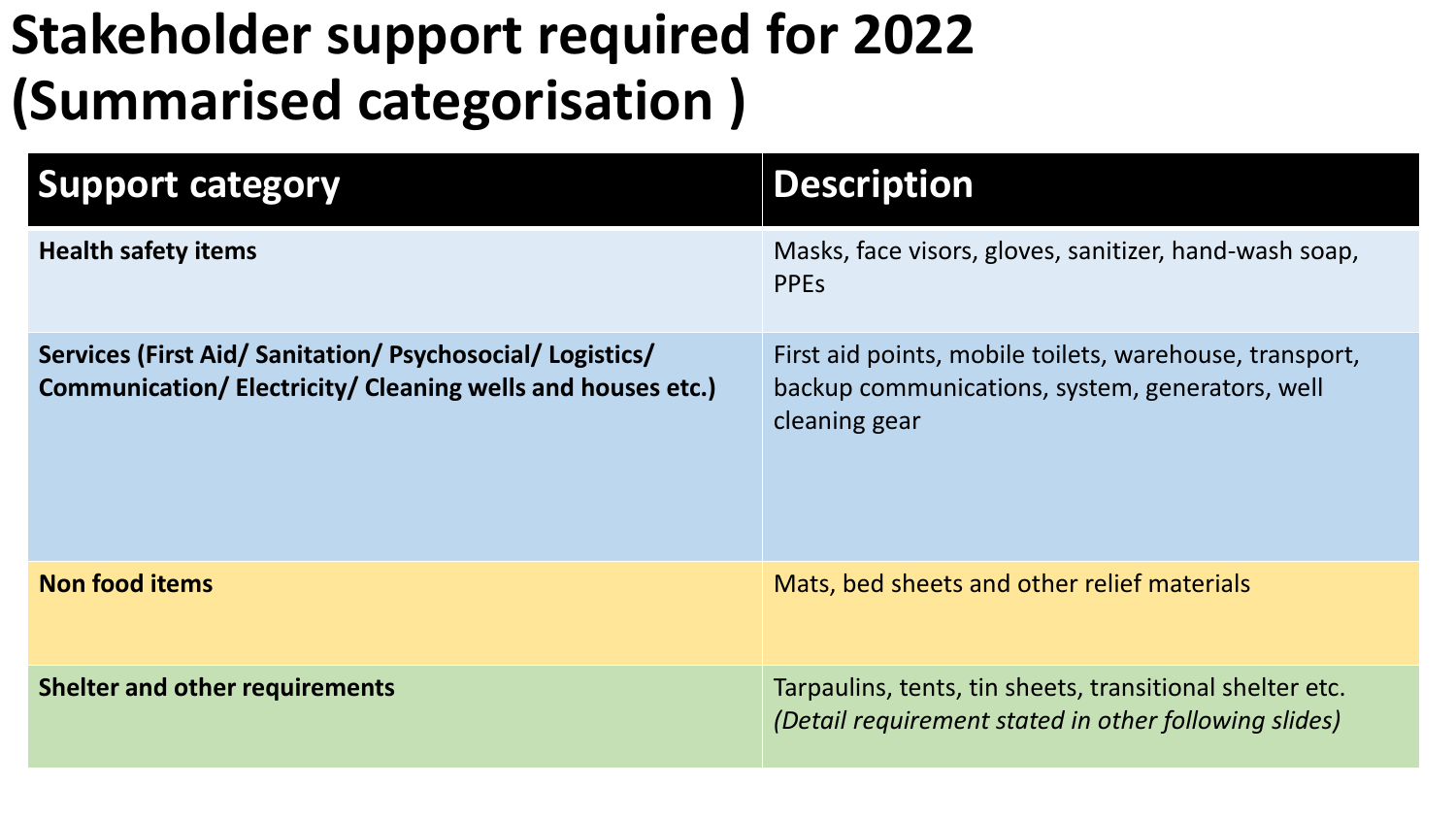#### REQUIREMENT OF RESPONSE AND RELIEF ITEMS FOR SOUTH WEST MONSOON 2022

| <b>District</b>  |                |                 |              |                |                |       |         |                |          |         |                |             |                |           |                |
|------------------|----------------|-----------------|--------------|----------------|----------------|-------|---------|----------------|----------|---------|----------------|-------------|----------------|-----------|----------------|
|                  | Badulla        | Colombo         | Galle        | Gampaha        | Hambantota     | Kandy | Kegalle | Kurunegala     | Kalutara | Mathale | Matara         | Nuwaraeliya | Puttalam       | Ratnapura | <b>Total</b>   |
| OBM              | $\overline{4}$ |                 |              |                |                |       |         |                |          |         |                |             |                |           | $\overline{6}$ |
| Catamaran        |                |                 | 10           | 2              |                |       |         |                | 12       |         |                |             | 25             |           | 49             |
| <b>Boat</b>      | $\overline{2}$ |                 | $\mathbf{1}$ |                |                |       |         | $\mathbf{1}$   |          |         |                |             |                |           | $\overline{4}$ |
| Chain Saw        | 10             |                 |              |                |                | 3     |         |                |          | 5       |                | 5           | 2              |           | 25             |
| Tent             | 100            | $5\overline{)}$ | 10           |                | 5              | 20    |         | 10             | 20       |         |                |             | 20             | 350       | 540            |
| <b>Gum Boots</b> | 500            |                 | 100          |                |                |       |         | 250            | 50       |         | 10             | 500         |                | 300       | 1710           |
| Tarpaulin sheet  |                |                 | 25           |                | 5              | 20    | 50      | 500            | 50       |         | 10             | 100         | 50             |           | 810            |
| Polysack Bag     |                | 500             |              | 250            |                | 2000  | 50      | 1000           |          |         |                |             | 10000          |           | 13800          |
| Ropes            | 5              |                 |              |                |                |       |         |                |          |         | $\overline{2}$ |             | $\overline{2}$ |           | 9              |
| Ropes (100m)     |                |                 | 5            |                |                |       |         |                | 3        |         |                |             | 10             |           | 18             |
| Ropes (200m)     |                |                 |              |                |                |       |         | $\overline{2}$ |          |         |                |             |                |           | $\overline{2}$ |
| Search light     | 50             | $\overline{4}$  |              | $\overline{2}$ | $\overline{2}$ |       |         | 10             |          |         | $\overline{2}$ |             |                |           | 70             |
| Life jacket      | 25             | 20              | 168          |                |                |       |         |                | 750      |         | 40             |             | 50             | 500       | 1553           |
|                  |                |                 |              |                |                |       |         |                |          |         |                |             |                |           |                |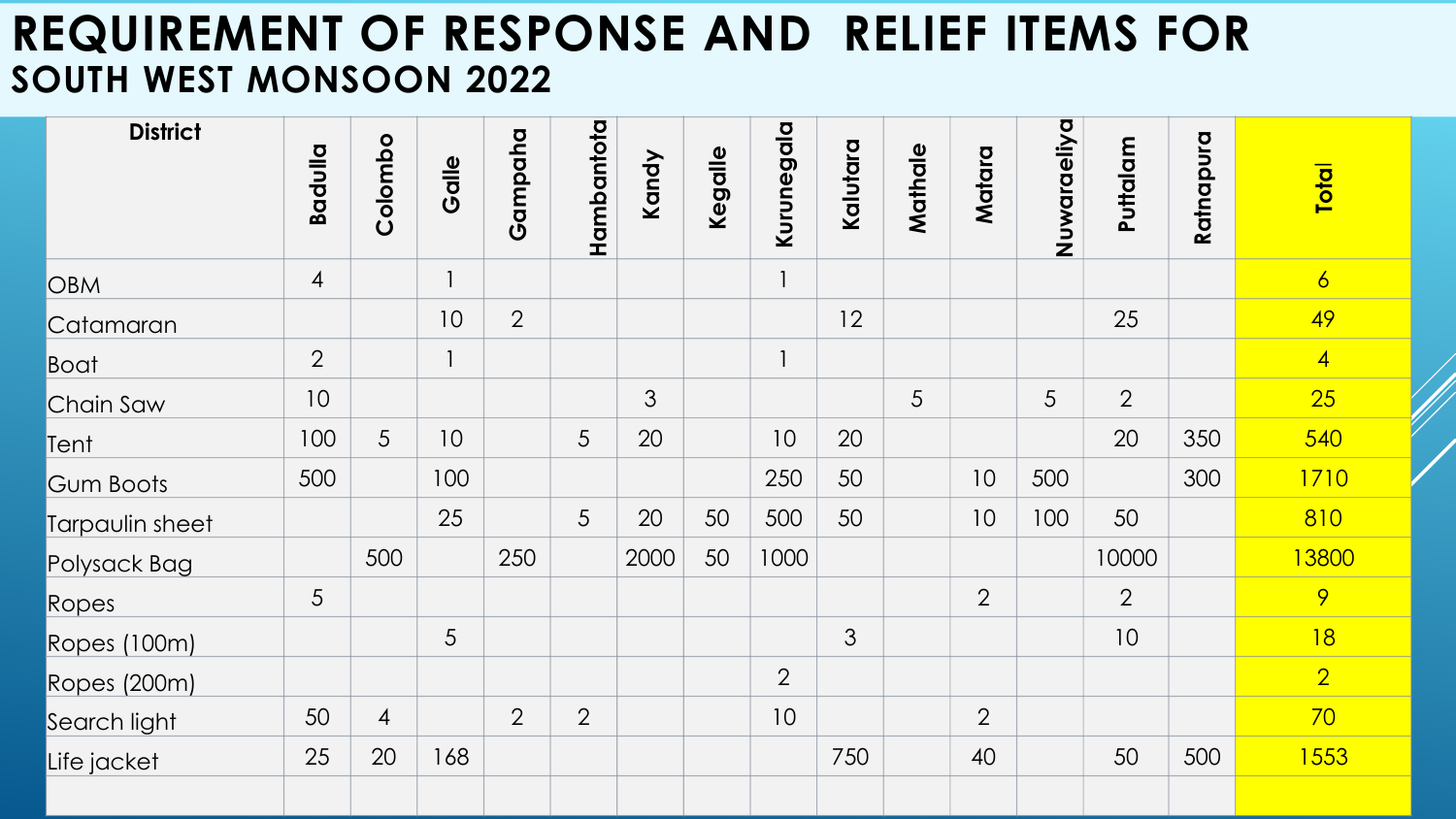#### REQUIREMENT OF RESPONSE AND RELIEF ITEMS FOR SOUTH WEST MONSOON 2022 Cont.

| District                         | <b>Badulla</b> | Colombo | Galle          | Gampaha        | Hambantota     | Kandy | Kegalle        | Kurunegala     | Kalutara | Mathale | Matara      | Nuwaraeliya | Puttalam       | Ratnapura | Total                   |
|----------------------------------|----------------|---------|----------------|----------------|----------------|-------|----------------|----------------|----------|---------|-------------|-------------|----------------|-----------|-------------------------|
| Rain coats                       |                |         | 248            | 20             |                |       | 50             |                | 250      |         |             | 100         |                | 50        | 718                     |
| Safety helmet                    |                |         |                |                |                |       |                |                |          |         |             | 100         |                |           | <b>100</b>              |
| Gloves                           | 1000           |         |                |                | 50             |       |                |                |          |         |             | 200         |                |           | <b>1250</b>             |
| Axe                              | 25             |         |                |                |                |       |                |                |          |         |             | 50          |                | 50        | <b>125</b>              |
| Mamoty                           | 10             |         | 20             | 20             | 10             |       |                |                |          |         |             | 50          |                | 100       | 210                     |
| <b>Water motors</b>              |                |         |                | 5              | $\overline{2}$ |       |                |                |          |         | $2^{\circ}$ |             |                |           | 9                       |
| <b>Head Mount Torch (Helmet)</b> |                |         | 50             |                |                |       |                |                |          |         |             |             |                | 20        | 70                      |
| Mega phones                      | 25             |         |                |                |                | 5     |                | 5              |          |         |             |             |                |           | 35                      |
| Generators                       | 15             |         | $\overline{2}$ | $\overline{2}$ |                |       |                | $\overline{1}$ |          |         |             |             |                |           | 20                      |
| <b>Rescue tubes</b>              |                |         |                |                |                |       |                | 10             |          |         | 10          |             | 10             |           | 30                      |
| Throw bags                       |                |         |                |                |                | 20    |                | 200            |          |         |             |             |                |           | <b>220</b>              |
| Rain Gauge                       | 100            |         |                |                |                |       |                |                | 100      |         | 5           |             |                |           | 205                     |
| Crow Bar                         |                |         | 20             | 5              | 5              |       |                |                |          |         |             |             |                |           | 30                      |
| Mana kethi                       |                |         |                |                | 10             |       |                |                |          |         |             |             |                | 50        | 60                      |
| Life Bouys                       |                |         |                |                | $\overline{2}$ |       |                |                |          |         |             |             |                |           | $\overline{2}$          |
| <b>Water tanks</b>               | 25             |         | $\overline{2}$ |                |                |       |                |                |          |         |             |             |                |           | 27                      |
| Torch                            |                | 5       | 50             |                |                |       |                |                |          |         |             |             | 20             |           | 75                      |
| Pickaxe                          |                |         | 10             |                |                |       | 5              |                |          |         |             |             |                |           | <b>15</b>               |
| <b>Crosscur saw</b>              |                |         |                |                |                |       |                |                |          |         |             |             | 5              |           | $5\phantom{a}$          |
| <b>Grass cutter</b>              |                |         |                |                |                |       |                |                |          |         |             |             | $\overline{2}$ |           | $\overline{2}$          |
| Spinel Board                     |                |         |                |                |                |       |                |                |          |         |             |             | $\overline{3}$ |           | $\overline{\mathbf{3}}$ |
| Manual sirens                    |                |         |                |                |                |       |                |                |          |         |             |             | $\mathbf{1}$   |           | $\overline{\mathbf{1}}$ |
| Shovel                           |                |         |                |                |                |       | 10             |                |          |         |             |             |                |           | 10                      |
| Wheelbarrow                      |                |         |                |                |                |       | $\overline{2}$ |                |          |         |             |             |                |           | $\overline{2}$          |
| Fire extinguisher                |                |         |                |                |                |       |                | 200            |          |         |             |             |                |           | <b>200</b>              |
| Concrete cutter                  |                |         |                |                |                |       |                | $\mathbf{1}$   |          |         |             |             |                |           | $\overline{\mathbf{1}}$ |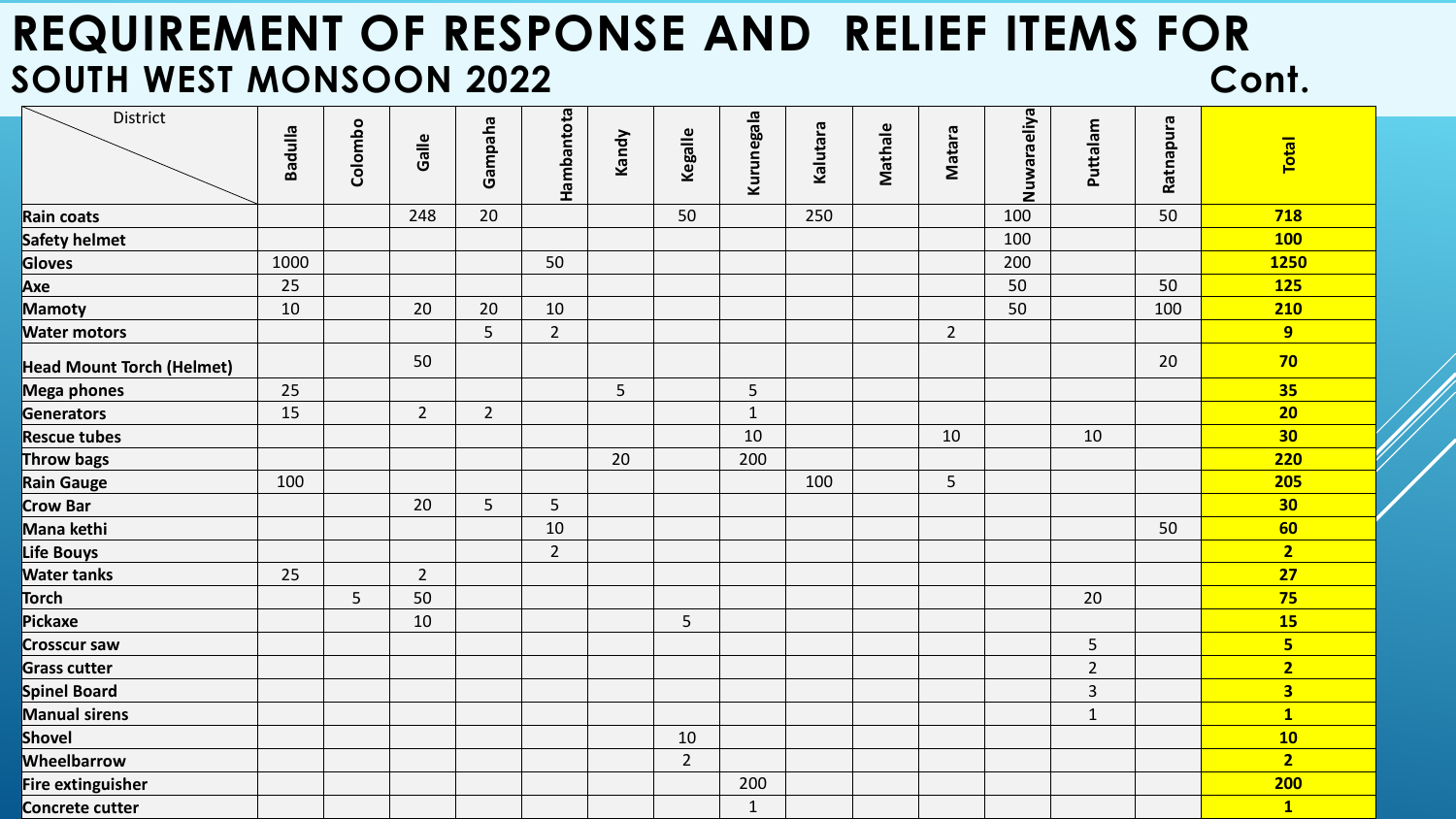# **Emergency contacts**

## **Emergency hotline**

117

| <b>Responsible Agency/ unit</b>                                              | <b>Officer</b>                       | <b>Contact</b>           | <b>Email</b>               |
|------------------------------------------------------------------------------|--------------------------------------|--------------------------|----------------------------|
| <b>Response Operations Coordination</b><br>-Disaster Management Centre (DMC) | Director-<br>Emergency<br>Operations | 0773957903               | direoc@dmc.gov.lk          |
| <b>Emergency Operations Centre</b>                                           | <b>Duty Officer</b>                  | 0773957900<br>0112670002 | eocdmc@dmc.gov.lk          |
| Military resources mobilisation<br>coordination                              | Military<br>Coordinator              | 0772095328               | militarycoorddmc@gmail.com |